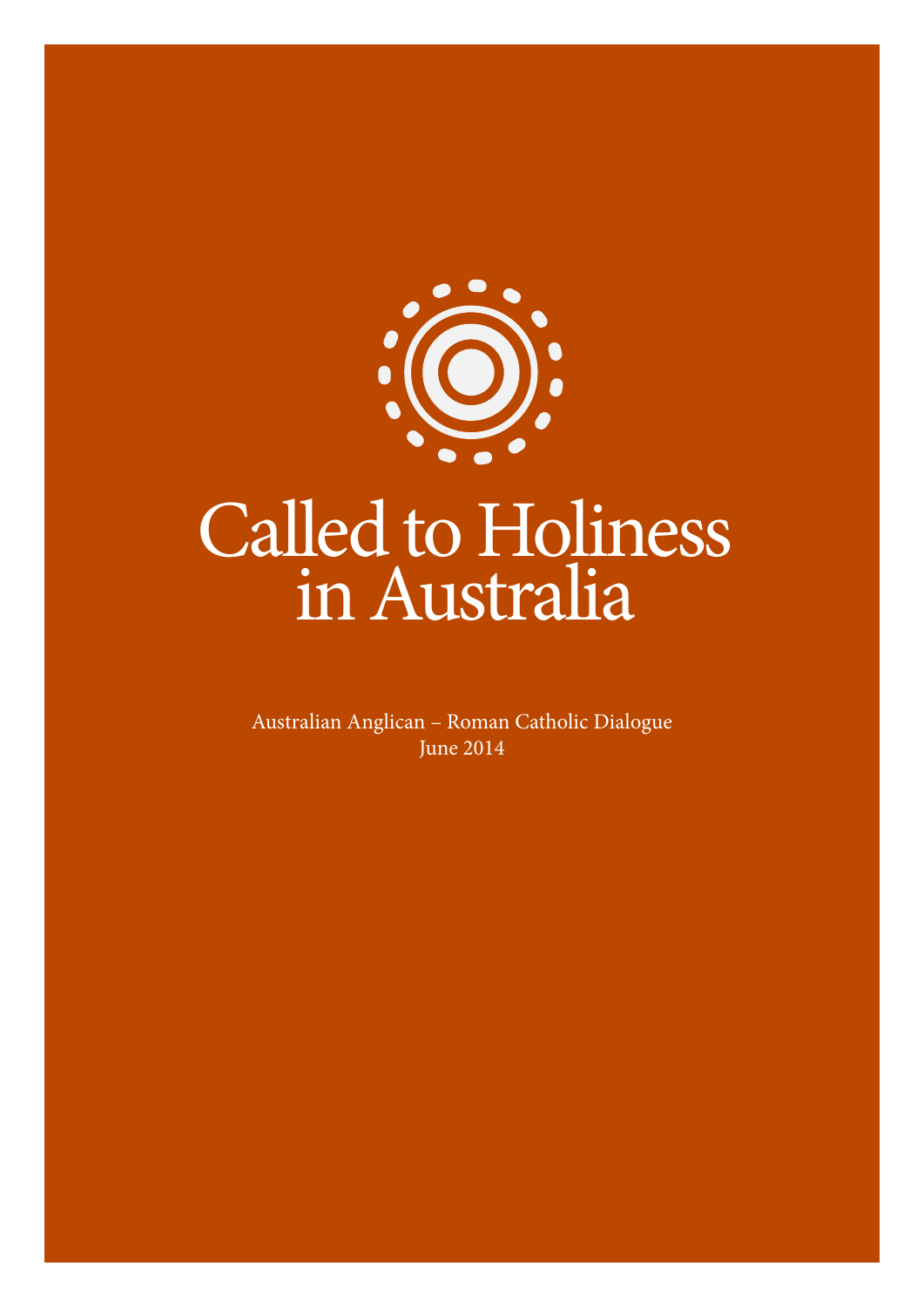## **Contents**

| Forward                                          | 3              |
|--------------------------------------------------|----------------|
| Introduction                                     | 5              |
| 1. The Quest for Holiness in Australia           | $\overline{7}$ |
| 2. "Be Holy as I am Holy": Holiness in the Bible | 12             |
| 3. The Universal Call to Holiness                | 17             |
| 4. Holiness in Daily Life                        | 22             |
| Contributors                                     | 27             |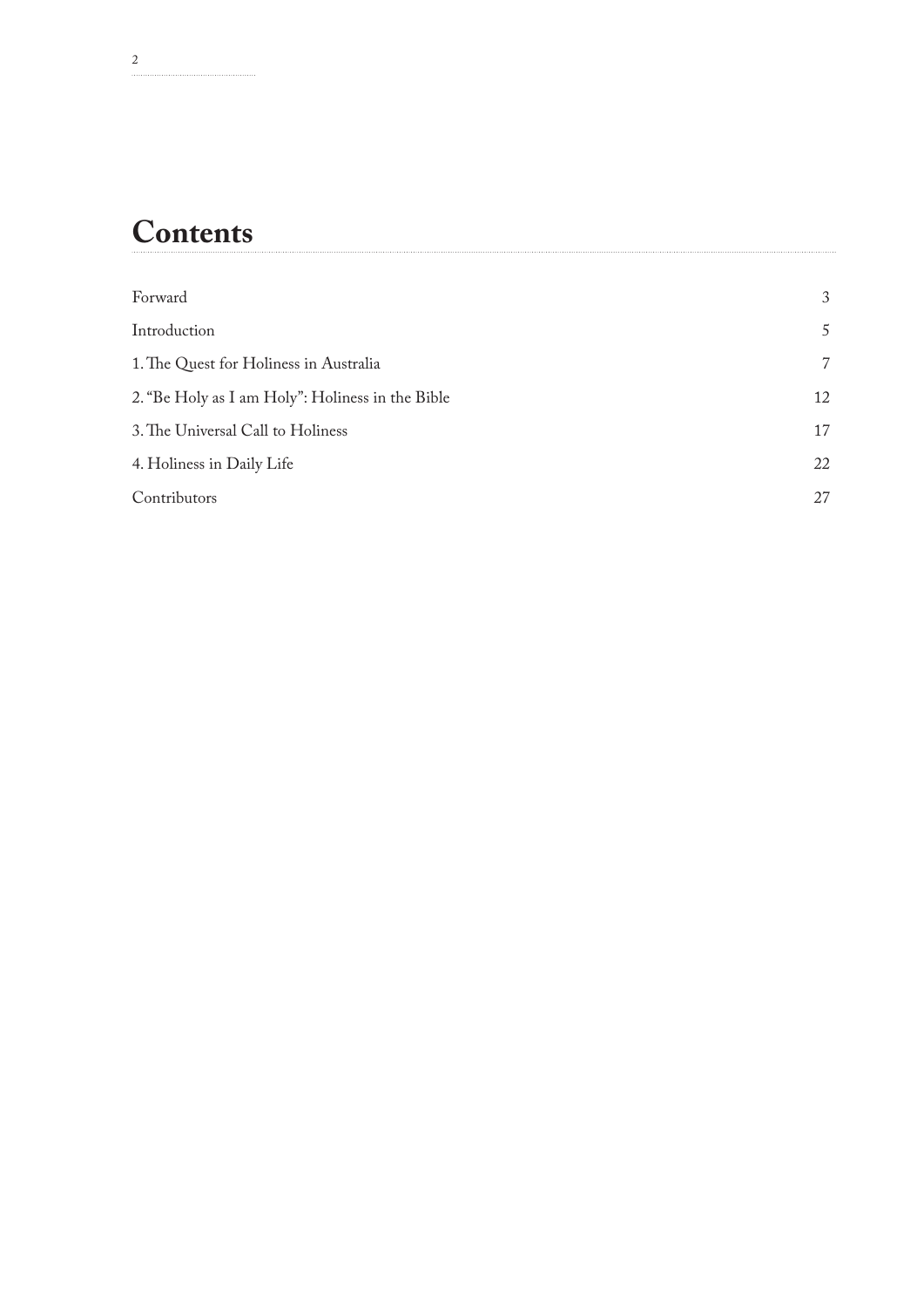### **Forward**

### **Holiness In Australia**

*An agreed statement by the Australian Anglican and Roman Catholic National Dialogue.*

Australians generally are regarded as pragmatic people. There is a healthy regard for what people DO. We see this in our national awards. Recipients are largely scientists, sports people, medical and legal champions of various causes, philanthropists, political and entertainment identities. They have all contributed something specific and they have done this splendidly. They are rightly regarded as our national heroes.

To a lesser degree, however, Australians seem not so confident on scrutinising our deeper human attitudes. Here are the motivations, deep meanings and intentions that can produce these actions of greatness, or – most regrettably, - actions of immeasurable shame. What I am leads to what I do…Being leads to doing.

Every now and then, however, a personality bursts on the scene where both levels (the 'being' and 'doing') of enquiry are asked with equal vigour. In Australia, St Mary of the Cross MacKillop (1842 -1909, is one such example. What did she do? Why did she do these wonderful things? The answer to the 'why' questions here leads us into the topic of "Holiness". It is not a word that restless Australians would readily use. It seems such a theological and technical word. Yet, it is a reality that interests Australians more and more, despite all our supposed secularist profiles.

This modest shared reflection of the Australian Anglican and Roman Catholic Ecumenical Dialogue probes the foundations of this concept of HOLINESS. There is much in common in both Anglican and Roman Catholic approaches to holiness. There are, too, some nuances that assist us to see the bright diamond of holiness from different perspectives.

The call from God to be holy is a universal call to everyone. This document considers this call from its biblical and theological foundations. Being an Australian document, it has practical sections to its considerations as well. To assist in small group ecumenical discussions each of its four chapters conclude with short questions.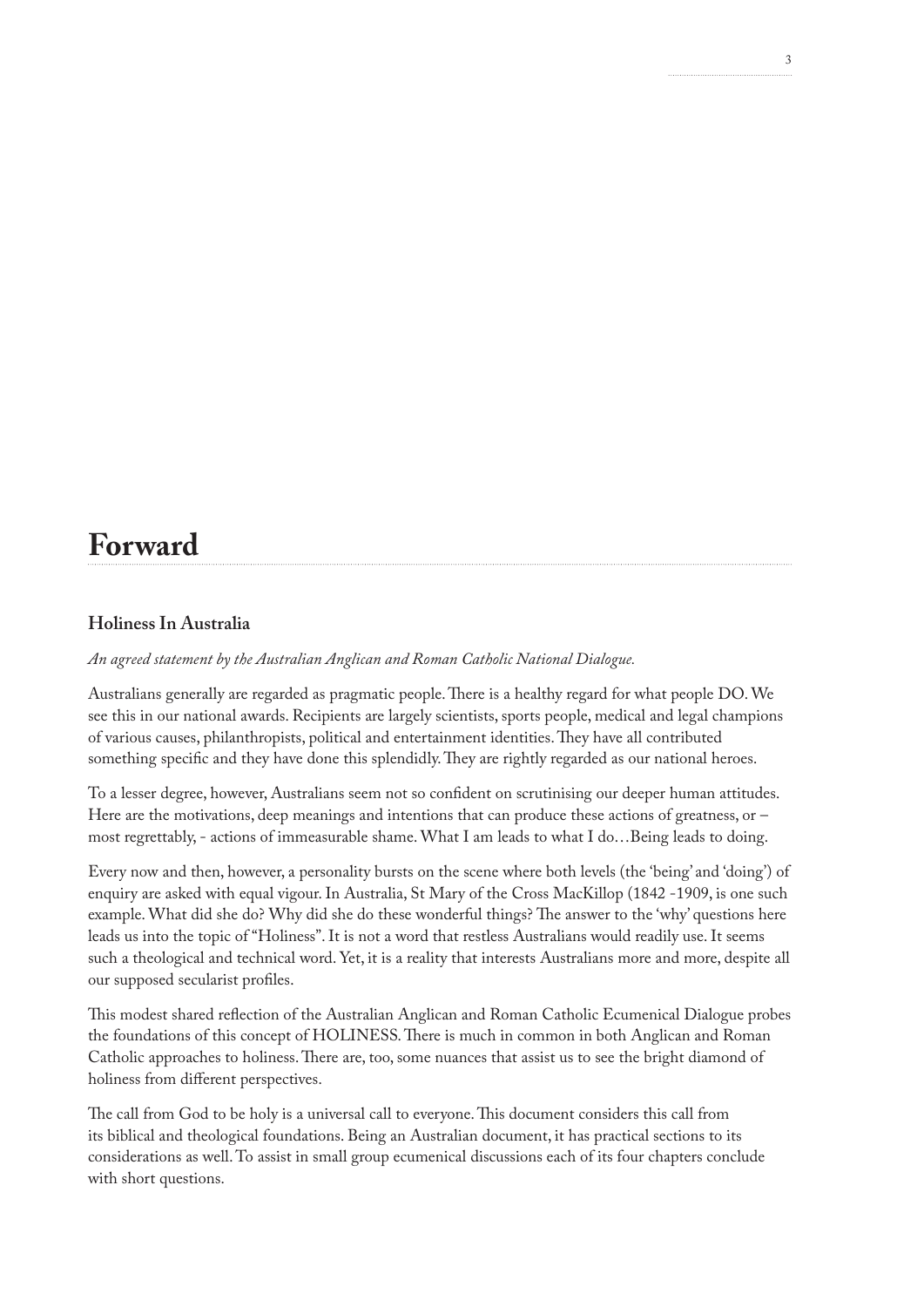May I take this opportunity of thanking all those on both the Anglican and Roman Catholic delegations who have produced this ecumenical document. Quite apart from our scholarly discussions on every point raised, the very fact of our meeting together regularly from various parts of Australia surely gives enthusiasm and encouragement for local groups to do the same. Hopefully, this resource will assist such ecumenical gatherings.

May the commitment to ecumenism, especially among Australian Youth, continue to flourish in the years ahead. We recall the Lord Jesus prayed that "they may all be one" ( John 17.21). Divided Christianity continues to be a grave scandal and an impediment to true evangelisation.

We find encouragement towards unity from our religious leaders. Pope Francis wrote: "Through an exchange of gifts, the Spirit can lead us even more fully into truth and goodness". (Evangelii Gaudium, 2013, n. 246). The Anglican Archbishop of Canterbury, Justin Welby, stated:"We need each other, to stretch and challenge each other to an ever closer walk with God and evermore passionate fulfilling of his mission." (St Philip's Church, Leicester, U.K., 24 May 2013)

Archbishop Christopher Prowse Catholic Archbishop of Canberra and Goulburn

Bishop Doug Stevens Anglican Bishop, Brisbane

Co-Chairs of AUSTARC,

Australian Anglican and Roman Catholic National Dialogue

May 2014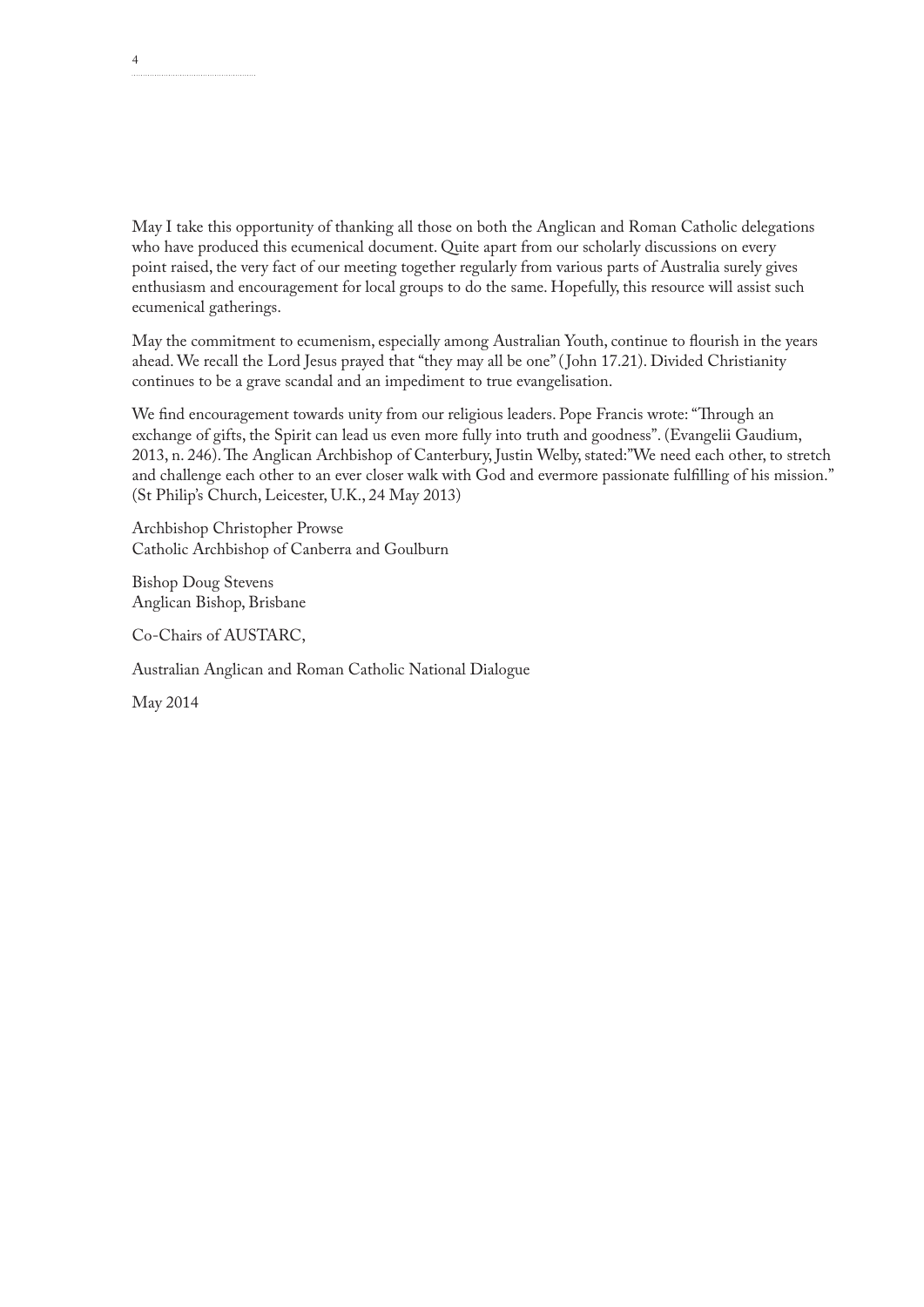## **Introduction**

The quest for holiness is probably not what first springs to mind when we think of Australian culture. Other quests certainly seem to command more attention. For many Australians, the search for a job, or a home, is an urgent priority. At the wider cultural level, Australia has given birth to many quests – for an Australian identity, for reconciliation between indigenous and non-indigenous Australians, for a sense of accommodation with the land and, of course, for Olympic gold and for the Ashes.

The quest for holiness has not been conspicuous in the way we tell our national story. In the many attempts to paint a picture of the Australian character, or of the typical Australian, it seems that holiness does not come to mind. Of course, Australia has had its holy people. A few have come to wider notice – St. Mary MacKillop of the Cross is an example for Roman Catholics, and for Anglicans, those mentioned in the Calendar of the A Prayer Book for Australia. In any exploration of Australian holiness, these well-known lives deserve close attention. However, most of those who have set out on the quest for holiness in our land have lived lives unnoticed by the wider community, although they may well have been quiet and powerful witnesses in their own place.

It is worth noting at the outset that "holiness" is a religious word. It is used in many different religious traditions, including Judaism and Christianity, and it has become a classic word of the Christian tradition. In public discourse it has remained a religious word and has not escaped into a wider, secular usage, as have words such as "icon" and "awesome." The related word, "sacred," is now familiar to the wider community through such things as indigenous "sacred sites" – places set apart, places of spiritual significance.

In the eyes of the broader community, the quest for holiness remains associated with Christianity and other religious traditions. Holiness is a word that most Australians would find hard to pin down. They might well be embarrassed to use it of themselves. It has the whiff of the rarefied, even of superiority. It seems otherworldly, far distant from everyday realities.

Australians generally are more at home with the language of spirituality. The discussion of spirituality tends to leave out the word holiness, perhaps partly because it is seen as a word that belongs to a particular religion such as Christianity. It is thought of as a word associated with a church or an "institution," whereas spirituality is seen as broader and as not necessarily connected to any particular religion.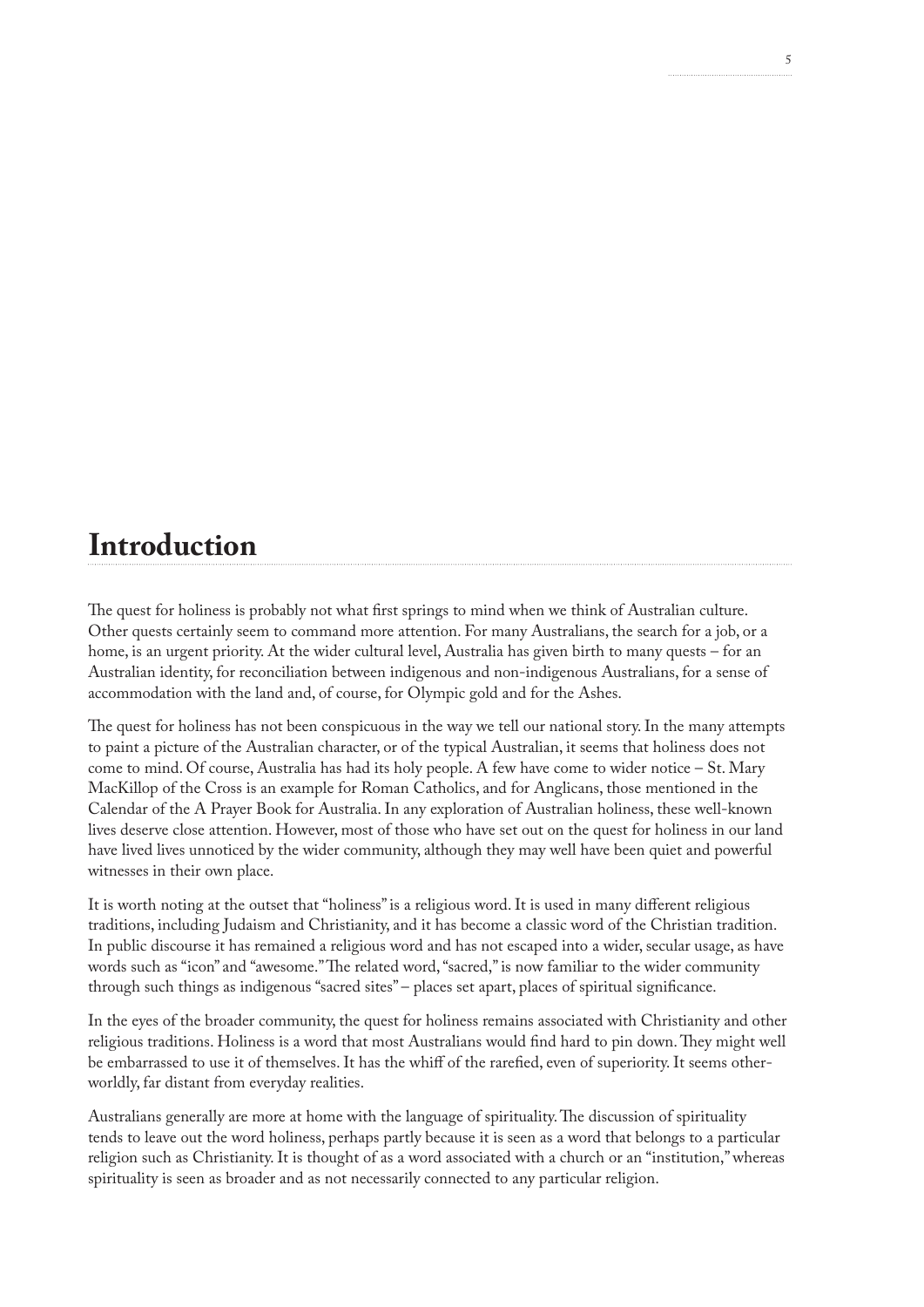However, we are conscious that both Anglicans and Roman Catholics embrace this unique word, holiness. We share a commitment to living holiness here and now, shaped by our own time and space. For us, then, it seems important to encourage the quest for holiness and to understand holiness in relation to the broader search for spirituality that is part of Australian culture. The aim of this shared statement, then, is to encourage an exploration of holiness by Anglicans and Roman Catholics at the parish level. In this way it is hoped that we might not only develop together in our understanding of what a holy person looks like, but also deepen our commitment to holiness as something worth questing for in this moment of our Australian story.

We begin this book with an exploration of some aspects of the quest for meaning and for spirituality that can be found in our Australian context and culture. Then, in our second chapter, we turn to the Bible, seeking to listen to the Word of God on the quest for holiness. Our third chapter takes up some theological insights, beginning with the universal nature of the call to holiness. Chapter four is about practical living, focusing on holiness in daily life. Along with these chapters there are some brief examples of Australians, Anglican and Roman Catholics, who have been recognized as people of holiness.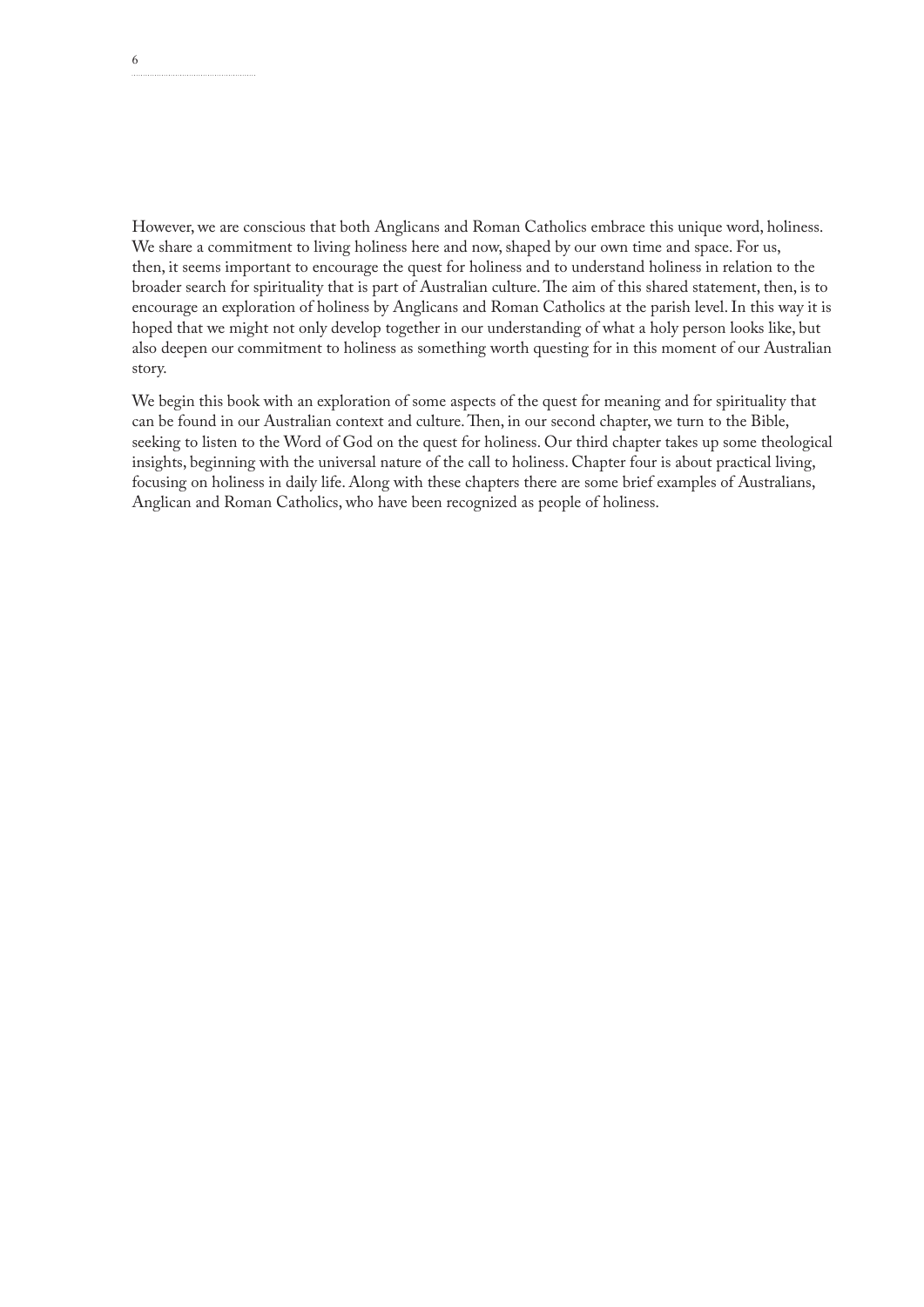## **1. The Quest for Holiness in Australia**

#### **The Search for Meaning and Love**

One place to begin exploring holiness is in the deeply human search for meaning and for a love that can fill the endless yearning of the heart. Human beings search for meaning and for relationship. It is not simply an intellectually satisfying explanation for life that we seek, but a fully relational life, a life "well lived." This is a life that is shaped by genuine meaning and fruitful in virtues we cherish – generosity, faithfulness, justice and peace-making, for example. The search for meaning and love touches on our felt need for individual integrity or wholeness. This search finds expression in a particular kind of restlessness in human beings. As Saint John Paul II wrote;

In this creative restlessness beats and pulsates what is most deeply human – the search for truth, the insatiable need for the good, hunger for freedom, nostalgia for the beautiful, and the voice of conscience.

The spiritual dimension within each one of us is a call to something beyond ourselves. It is a hunger of the heart, a longing for something more, a relationship which will complete us and fulfil our unspoken need. True religion is not the imposition of a set of rules, it is the discovery of a relationship which helps us make sense of life and leads us to the fullness of life. This restlessness for meaning, for a "well lived" life, is a place to start the quest for holiness, not only for it to make sense to Anglicans and Roman Catholics in their daily lives, but also to make it understandable to the wider Australian community.

It is our common conviction that this restless searching is God-given. It is a gift of the holy God who calls us into communion with God's self. It is in the transforming relationship with the God who is a Trinity of love that we find meaning and fulfilment. Even when God's revealing word is heard and accepted, our questing restlessness is not ended. There are rich depths in God to be explored as life then unfolds for us in all its joys and sorrows. Many theologians speak of this journey into God as continuing in a most beautiful way in our eternal life.

The quest for holiness finds its place in this drama of being drawn by God's call and finding there a meaning and purpose that can shape a life that is fruitful and whole. An encounter with God – with the Holy One – begins a journey. God's call does not leave us unchanged, but lays a claim upon us. The New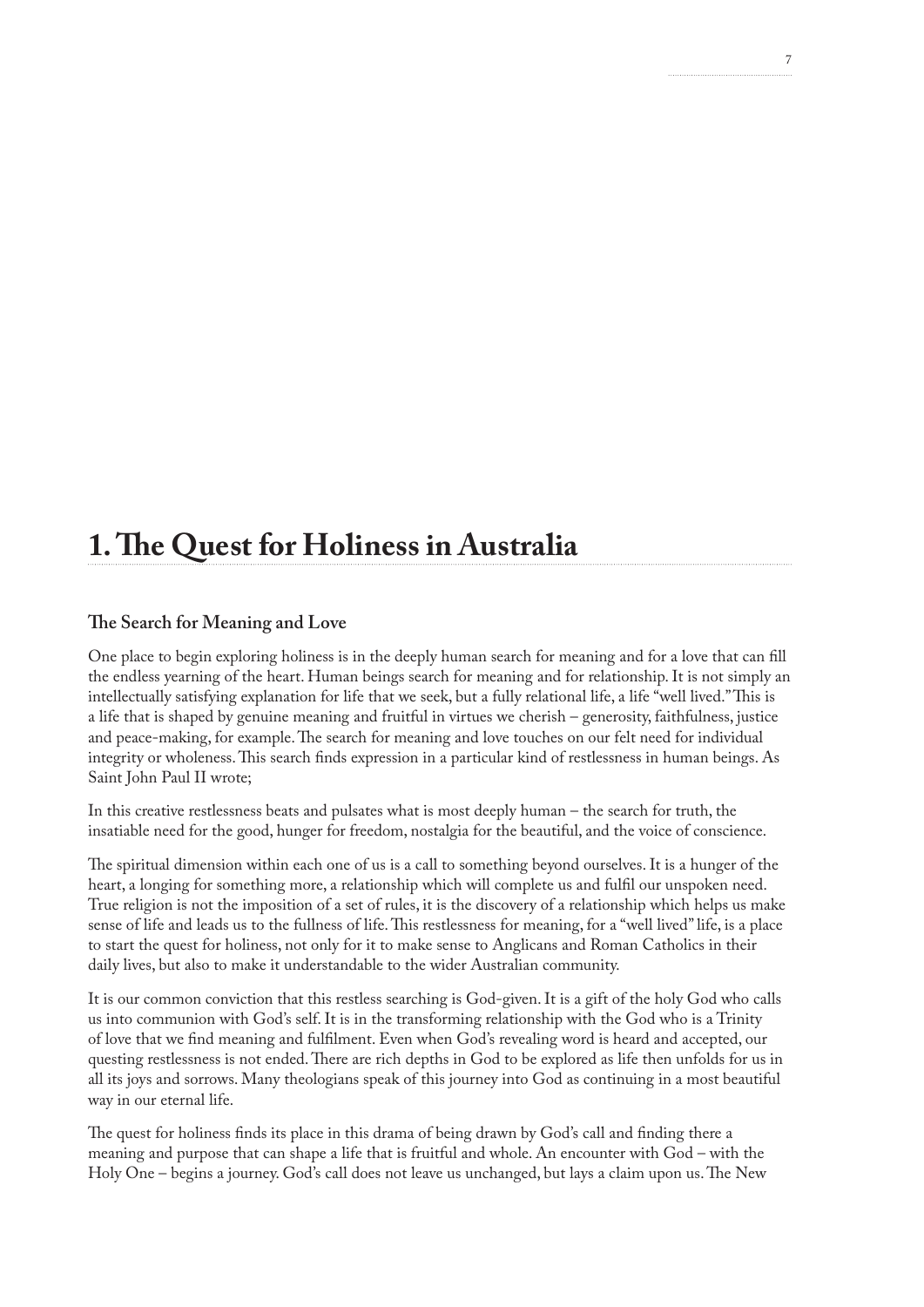Testament describes the followers of Jesus as a holy people and demands that they live in holiness. The quest for holiness is simply the quest for God. Holiness is union with God. A holy life is a life lived in communion with God.

The Bible places great emphasis upon a concrete and sincere response to the holy God's call. This response involves a move away from that which is not God towards that which brings us closer to God. This is the conversion of mind, heart and life, to which Jesus calls us: "The time is fulfilled, and the kingdom of God has come near; repent, and believe in the good news" (Mark 1:14). In our everyday lives, we experience this call in the urging grace of God. Our conversion to God is a response to the prompting of grace, and is itself God's gift. This response is meant to shape our lives both inwardly and outwardly.

### **Signposts in Our Land**

How do time and place mark holiness? Anglicans and Roman Catholics believe that holiness has but one source – the Holy Trinity. However, the way holiness shapes our lives means there is no "one size that fits all." The extraordinary, varied lives of holy people in both our communities offer shining testimony to this. So time and place will affect the way holiness is shaped.

If holiness is a summons from God in the here and now, what are some of the situations where this summons might be heard in our land? What "signposts" in our Australian time and place might guide us to where the summons can be heard, lay a claim upon us and be responded to? Holiness cannot be a retreat into an imagined past or an escape into a false perfection. The former Archbishop of Canterbury, Rowan Williams, speaking on holiness to young people on a pastoral visit to New Zealand, has said:

So, a holy person makes you see things in yourself and around you you hadn't seen before. That is to say, it enlarges the world rather than shrinking it, which is why we say of Jesus he is the most Holy One, because he above all changes the landscape, casts a new light on everything. You can't look at anything the same way afterwards. In St. Paul in the Second Letter to the Corinthians again, when we're in Christ Jesus there's a new creation, nothing looks the same.

Clearly this is not the false holiness of the narrow-minded, but the true holiness of the generous, the compassionate, the large-hearted. It is the holiness of the God of Jesus. Where is there an openness to this kind of holiness in Australian culture? We suggest the following signposts that indicate an Australian restlessness that can guide us on the quest for holiness, as places where God's call might be heard in this land:

Indigenous Australians. The struggle for justice by Aboriginal and Torres Strait Islander Australians has highlighted to the wider Australian community people in our midst who are unapologetic about "sacred space and time." Indigenous Australians bring this particular way of engaging with land as a place of transcendence to the wider Australian community to ponder. For indigenous Australians the encounter with the sacred occurs in the experience of the land to which they belong. For Aboriginal and Torres Strait Islander Christians, the land is made by God the Creator, and held in trust. Holiness involves respecting the land, being good custodians of it. It involves living in right relationship with God, with each other and with the land itself.

The Relationship to the Land. In the experience of the land, more recently arrived Australians have found themselves addressed by the transcendent. Dare we expose ourselves to the vastness and silence of the land? Can we allow the land to teach us about our smallness and vulnerability, to call us to humility before God and God's creation? The land has been something with which Australians have had to struggle – in drought, bushfire and flood. The dramatic landscape of Australia opens us to what is beyond us, to mystery and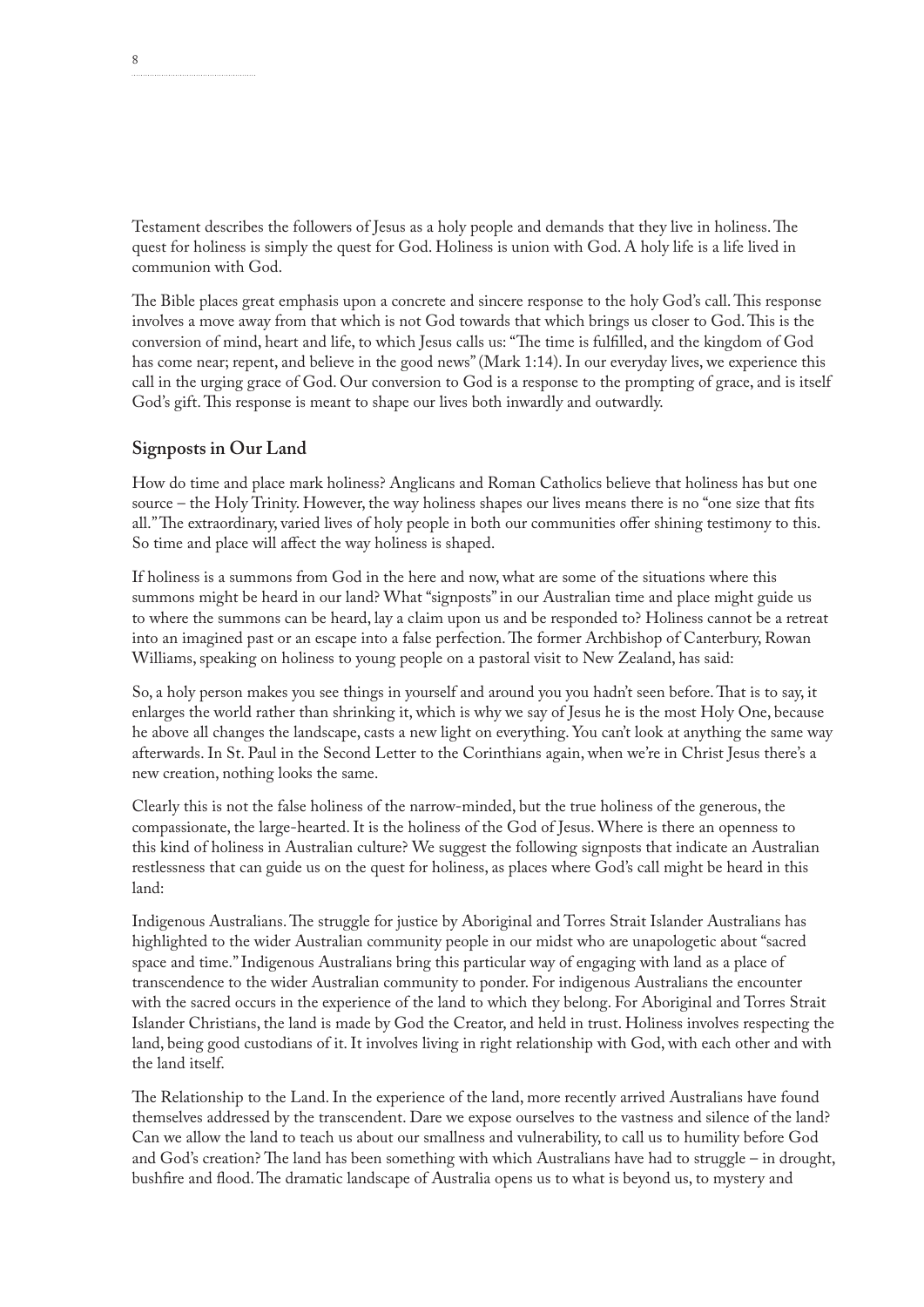transcendence, to the Holy, which then lays a claim upon us and can shape who we are.

Our Isolation. The isolation or "tyranny of distance" of Australia has shaped both the land and its peoples. Unique indigenous cultures have developed and survived for over 50,000 years on this island continent. Europeans, and then others coming from Asia, the Pacific, the Middle East, Africa, and North and South America, have felt keenly both their connection to the values and customs of their homelands and their distance from them. Would Australia be simply a place for transplanting such values and customs or would it be a place for something new? Anglicans and Roman Catholics initially lived their faith clothed in European traditions – models of holiness they had received and were taught. But soon they began to find new ways to live the Gospel in this vast land.

The isolation of many people within the country contributed to the development of community life and the culture of offering a helping hand to each other in times of need, especially in rural Australia. Some of this was taken up in the language of "mateship" and in the common understanding of the personal qualities of goodness and reliability that a true "mate" should have. The kindness, and particularly the self-sacrifice, of friend or stranger in time of dramatic need are signposts to the transcendent amongst us – we are humbled by the bravery, kindness and integrity of others in times of adversity. This is exemplified in the growing respect and devotion of people, particularly young people, for the Anzac tradition – a signpost of the search for transcendence in this land.

The Lucky Country. Australia was once described as the "lucky country." Whatever that might mean, our nation is a materially prosperous country, which makes poverty and disadvantage all the more striking. This prosperity can blind us to the transcendent, to God. However, in taking a critical stance against a consumer society, we can embrace the central Christian values of leading a simple life and sharing our wealth with others. In response to affluence and wastefulness, the wisdom of Jesus has much to say about shaping a holy life that is not distracted by the fatal attraction of riches; a life that is close to the poor; a life that is free to love and serve. A serious questioning of our consumer society can open us to values of transcendence as we seek a life that is faithful to the way of Jesus in this context of ours.

A Diverse Community. Other world faiths have a growing presence in Australia. Their communal, often disciplined, approach to living their faith is not only a curiosity for us other Australians but also a challenge as we encounter them as neighbours and friends. The Jewish commitment to the all-holy God, the Muslim call to prayer and the fasting of Ramadan, the monastic traditions of Buddhism and the spiritual disciplines of Hinduism, offer examples of people seeking "holiness" that confront often secular Australians with the seriousness of engaging with the holy. Within Anglican and Roman Catholic communities, newly arrived immigrants bring another form of diversity, offering ideals of holiness that can be surprising, humbling and challenging.

### **Anglican and Roman Catholic Communities Together**

Anglican and Roman Catholic communities have a treasury of lived experience, wisdom and traditions about holiness. We confess that the church is the earthenware vessel in which these treasures are held. We are conscious of our failures and sinfulness, taken up later in this document. But we believe our churches are meant to be places where holiness is found, nourished and lived. This presents us with a challenge. A holy life, given for others in loving service or courageous witness, can be an intriguing and humbling inspiration for others. How do seekers see our churches? Do they find in them the beauty of Jesus Christ? How can our communities be better witnesses to holiness in this land?

The call to holiness is a divine invitation to enter into a relationship with the living God. It is a summons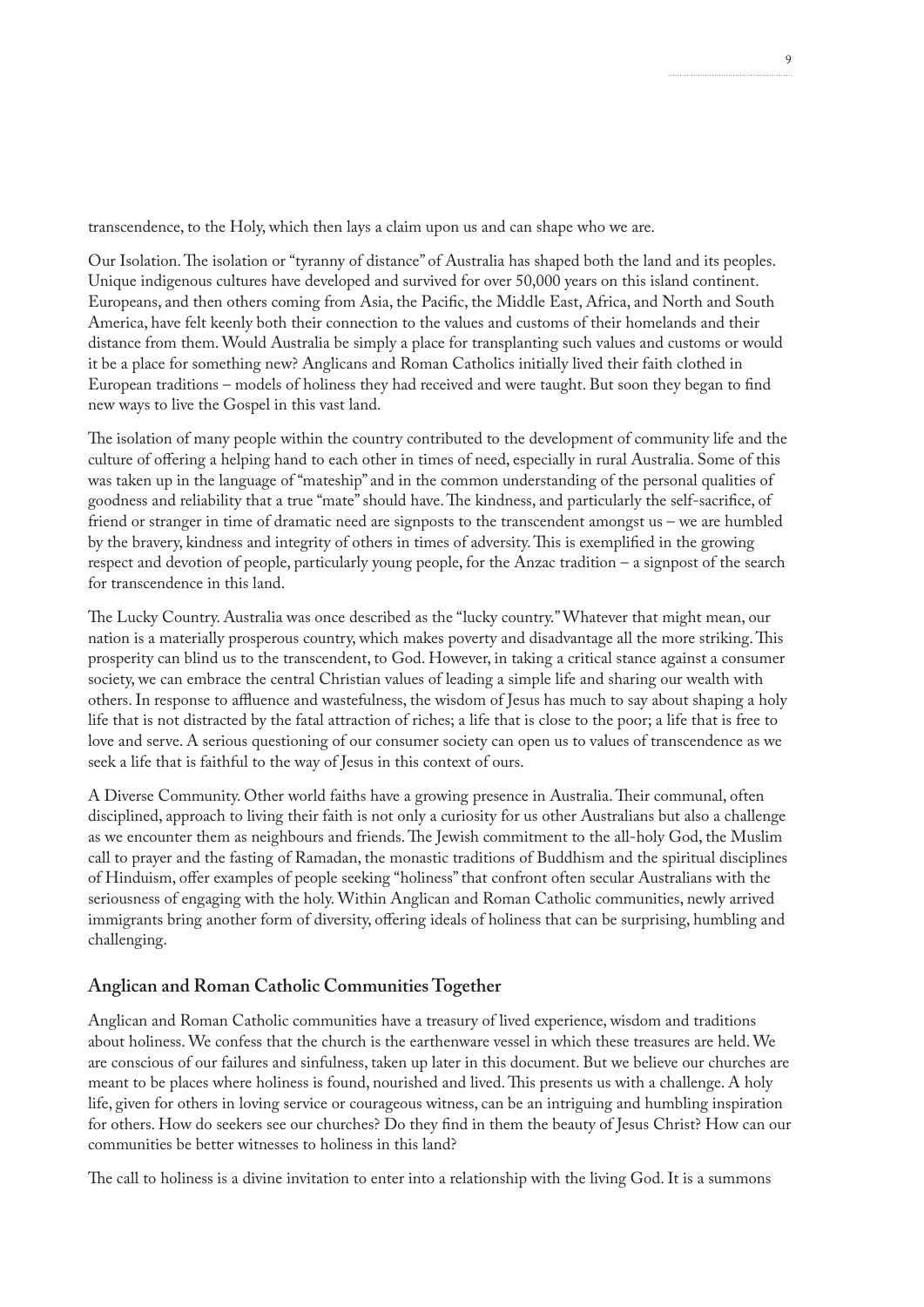to be heard and responded to here and now. This invitation is found in the human restlessness that seeks to find a meaning to life and to find the love for which our hearts are made. Anglicans and Roman Catholics together believe that this summons to holiness comes from an all-holy God, the divine trinitarian Communion of love. Holiness is our participation in this divine Communion. In this transforming relationship we can find meaning, purpose and the love for which our hearts long.

### **Questions for Reflection and Discussion**

- 1. Is "holiness" an awkward word for Australians? Why? Is it awkward for you? Why?
- 2. Can you think of someone you know who is a person of life-giving and Christ-like presence that you might call holy? How is this holiness a part of that person's time and place?
- 3. Pope John Paul II has said: "Look, dear people of Australia, and behold this vast continent of yours! It is your home! The place of your joys and your pains, your endeavours and your hopes! And for all of you, Australians, the Way to the Father's house passes through his land" (Canberra, 24 November, 1996). What do you think are some of the influences of our "home," Australia, which frame the quest for holiness?
- 4. Are there traditions or disciplines of holiness in Anglican and Roman Catholic communities in Australia that we can discern and honour?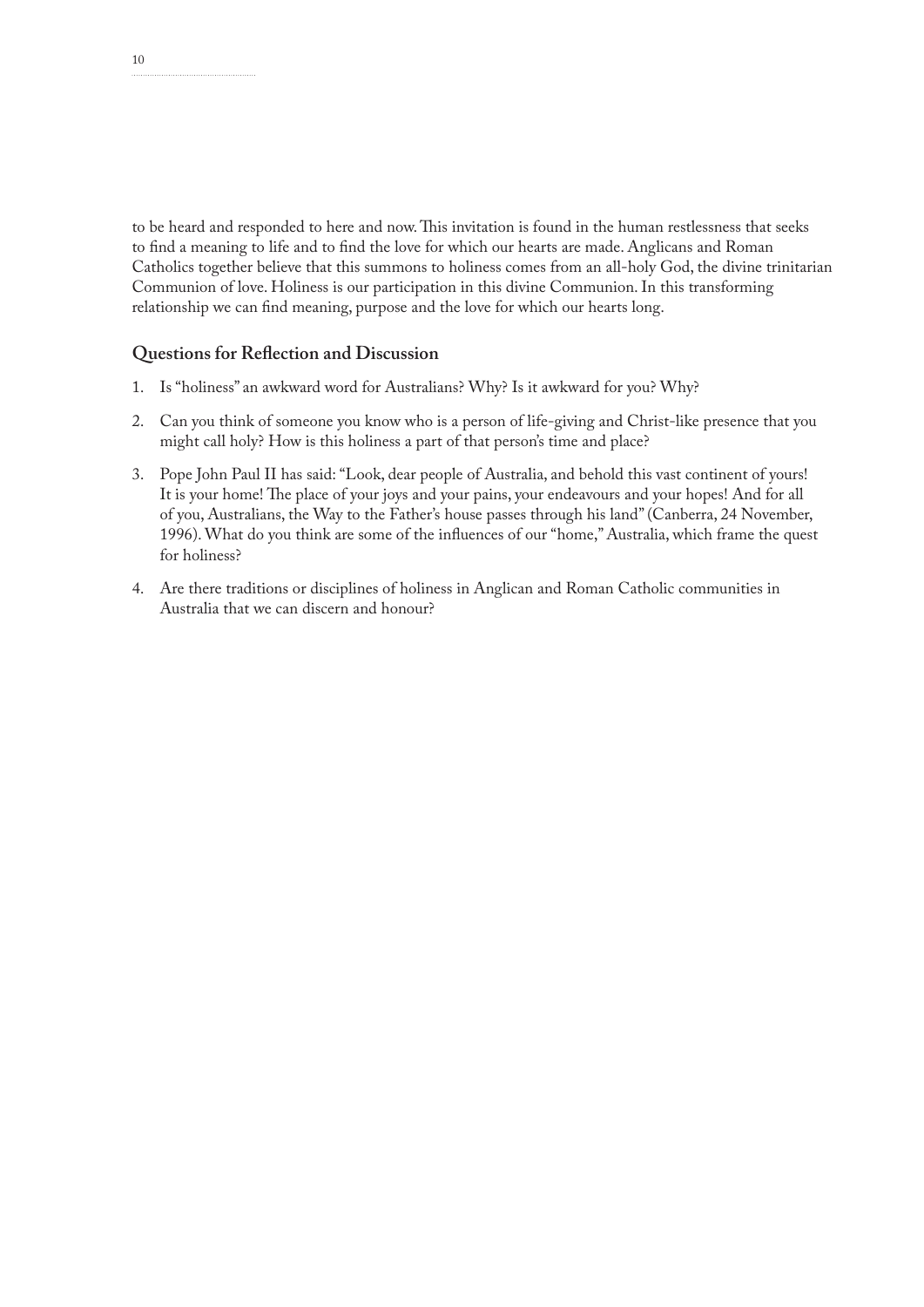

### **John Bede Polding 1794-1877**

John Bede Polding was born in Liverpool, England, on November 18, 1794. He was educated by Benedictines and joined the Benedictine community in 1811. Throughout his life Polding found in the Rule of Benedict a rich source Gospel-based wisdom. Polding arrived in Australia in 1835 as the first Roman Catholic bishop.

He had a passion for the reign of God and compassion for the people of God. He spoke out about injustices in society and gave a voice to those who had no voice: the poor, the convicts, the Aborigines and women. During his 40 years in Australia he traveled throughout the vast, continent bringing Christ's healing, compassion and neighbourly love.

He established two religious communities for women: a Benedictine Community (1848) and the Sisters of the Good Samaritan (1857). Polding is also credited with laying the foundations of Catholic education in Australia. In many ways he had a vision far ahead of his time on issues such as the local church, liturgy, Aborigines, education and Christian culture. He was a man of spiritual depth and discernment in touch with the society in which he lived. He died on the 16th of March in1877.



#### **Mother Esther 1858-1931**

Mother Esther was born in England in 1858. In 1884 she was received as novice into the Community of St Mary the Virgin. While still only a novice, Esther fell ill and it was felt that a warmer climate would help her recover. It was suggested she go to Australia for twelve months.

Although a growing and prosperous city, many people in Melbourne struggled with poverty, disease and disadvantage. In 1884 some members of the Church of England formed "The Mission to the Streets and Lanes of Melbourne". In 1888 Sister Esther joined the work of the Mission.

Esther saw that the work of the Mission could be served by a Religious Community living among the poor. She still believed that God was calling her to the Religious Life so she was Solemnly Professed and so came into being the Community of the Holy Name.

She began the Rule of the Community by saying "The aim and object of this Community into which these Sisters have been called, is two-fold. First, the Glory of God and the perfection of those He calls out of the world to serve Him in the Religious Life, under the perpetual vows of Poverty, Chastity and Obedience. Second, the Community has been founded for active Mission work in the Church for the honour and love of our Blessed Lord Jesus Christ."

Sister Esther died in 1931. She left behind a Community which has continued to offer prayer and ministry to the sick, the poor and all in need.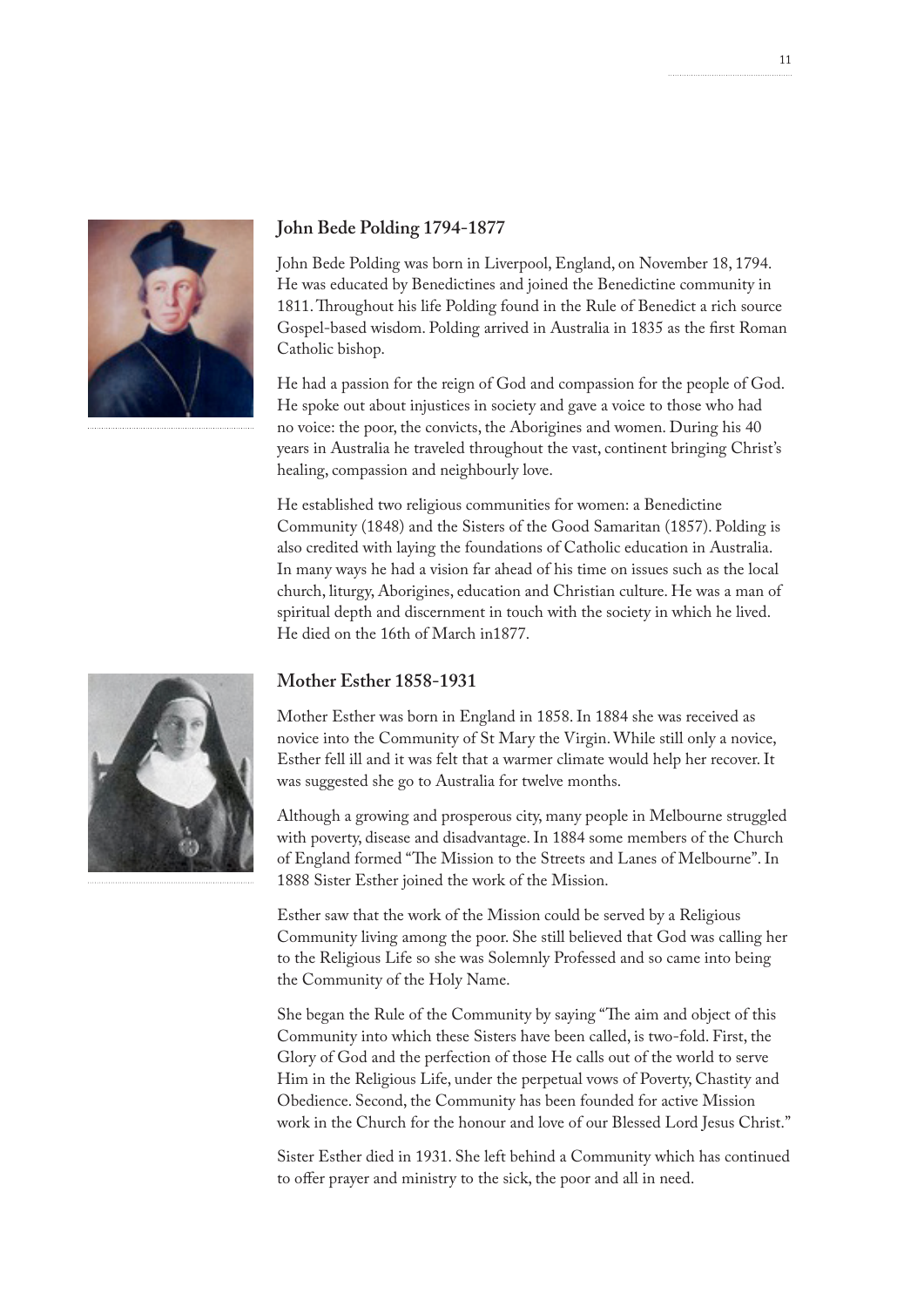## **2. "Be Holy as I am Holy": Holiness in the Bible**

In the Bible holiness is above all an attribute of God. God is praised in heaven as "Holy, holy, holy", whether by the seraphim in Isaiah's vision (Isa 6:3) or the four living creatures seen by John of Patmos (Rev 4:8). When people, places, times, and actions are said to be holy, this property is associated with God's holiness. The Scriptures of Israel (our Old Testament) have much to say about the all-holy God. The New Testament reveals the Holy God as incarnate in Jesus Christ and develops Jewish notions of holiness for the Christian context. This chapter looks at biblical concepts of holiness in each Testament, considering especially human holiness in the Pentateuch, the letters of Paul, and the Gospels.

### **Holiness in the Old Testament**

It would be a mistake to look for a single conception of holiness in the books of the Old Testament. The various books, and the traditions within them, point to understandings of holiness that, while clearly connected, reveal subtle but important differences. The first five books (sometimes called the "Pentateuch" or "Torah") can be a helpful place to begin an exploration of the different traditions of holiness, the elements that connect them, and those that distinguish them from one another.

What the various conceptions of holiness in the Pentateuch hold in common is the fundamental conviction that holiness belongs to God and that the call to holiness arises as the result of God's own holiness. This idea is implicit in God's words in the act of creation: "Let us make humankind in our image, according to our likeness" (Gen 1:26). It is made explicit in Leviticus: "Speak to all the congregation of the people of Israel and say to them: You shall be holy, for I the LORD your God am holy" (Lev 19:2).

Differences arise with questions about precisely who is called to be holy, and what a human vocation to holiness might involve. The book of Deuteronomy attributes holiness to the people of Israel. For its writer (or, more likely, writers), the people of Israel are holy, just as God is holy, and this holiness has consequences for their actions. For Deuteronomy, the holiness of the people of Israel is the rationale for their obedience to God's Law (or "Torah"). This can be seen in passages where a legal stipulation is followed by the words "For you are a people holy to the LORD your God" (e.g., Deut 7:6; 14:2, 21). A similar idea is found in the prophecy of Jeremiah.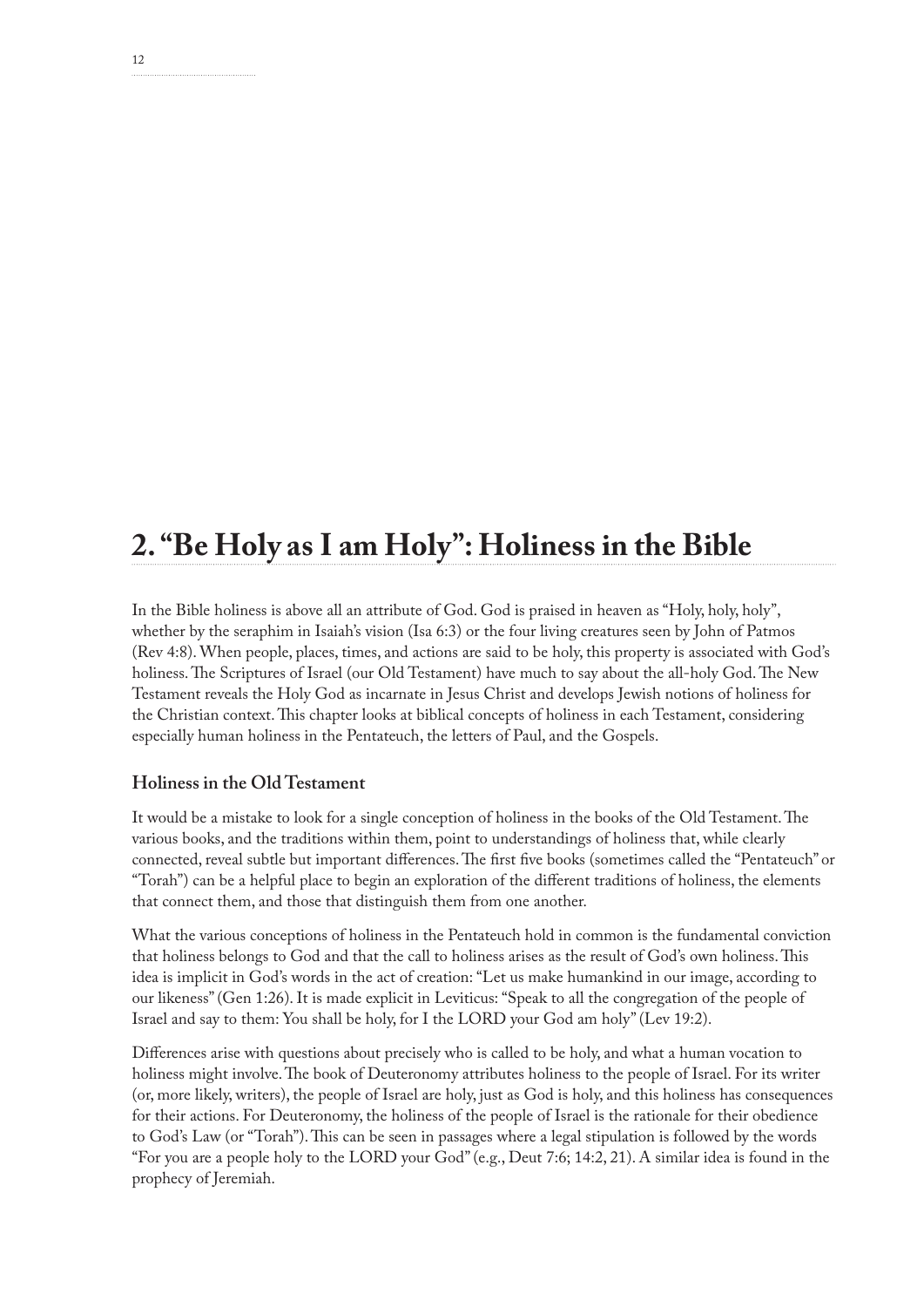In some texts attributed to authors of a priestly background, including those found scattered through Exodus and in the first half of Leviticus, human holiness is far more limited, restricted to the priests themselves. In later priestly texts (including the so-called "Holiness Code," found in Leviticus 17–26), holiness is extended outwards from the sanctuary to embrace the entire Israelite community, as it does in Deuteronomy. However, instead of being understood as a given fact, holiness becomes an ideal to be achieved by the faithful observance of all God's laws. These more priestly conceptions of holiness can also be found reflected in the prophecy of Ezekiel and Isaiah.

In each of these conceptions, holiness is restricted to Israel and is not extended to the peoples of other nations. A consequence of this, in each case, is that Israelites were expected to keep themselves separate from other peoples. The most pronounced expressions of this can be found in Deuteronomy (see especially Deut 7:1–6) and the books of Ezra and Nehemiah. However, other traditions exhibit a tendency to welcome closer contact between Israelites and other peoples, and to allow non-Israelites to seek a holy way of life for themselves. For example, later priestly texts make provision for some categories of non-Israelite men to "join" the Israelites by gaining access to observance of the Passover by means of circumcision.

Some late priestly passages suggest a holiness that transcends the particular holiness of Israel. As we have seen, Genesis 1 witnesses to God as the creator of the whole world and of humankind, male and female, in God's own image (Gen 1:1, 26–27). Similarly in Exodus, God claims the whole world, although even in this context Israel is set apart as holy in a special sense: "Now therefore, if you obey my voice and keep my covenant, you shall be my treasured possession out of all the peoples. Indeed, the whole earth is mine, but you shall be for me a priestly kingdom and a holy nation" (Exod 19:5–6). Many Christian scholars, and also some Jewish ones, see in this verse a sense in which Israel is called, as God's specially chosen nation, to exercise a vocation of ministry to all nations. These ideas carry through into the New Testament. Early Christians recognised that holiness extended beyond the land and people of Israel. They also recognised that certain groups had a special role to play in this, whether Israel (Rom 9:4) or the Church (1 Pet 2:9–10), drawing on the idea of a priestly people from Exodus 19:5–6.

### **Paul**

Our earliest New Testament texts are the letters of Paul, who preaches the gospel to Gentiles as well as Jews. Writing to local churches, he describes their members as "called" to be "holy ones" (Rom 1:7; 1 Cor 1:2). We often find this translated as "saints." Although these churches are ethnically mixed, not entirely Jewish, Paul finds holiness language suitable in addressing them. For Paul, the separateness that tends to be associated with holiness is now based on faith instead of the boundaries set around Israel by the Torah. So Paul argues, against some other early Christian leaders, that the kosher food commandments which have kept Jews and Gentiles apart should not now prevent Jewish and Gentile believers from enjoying tablefellowship together (Gal 2:11–21). According to Acts 10–11, Peter received a similar insight in a vision from God.

Paul tells these believers that their nature has changed because of their faith and baptism. They are sanctified, that is, made holy (Rom 6:15–23; 1 Cor 1:30). They have received the Holy Spirit (1 Cor 12:1– 13). They are a temple, a divine dwelling-place, for God or for God's Holy Spirit (1 Cor 3:16; 6:19). Paul explains that since they live by the Spirit now (Gal 5:16–26), they should conduct themselves in a holy way, following the ethical principles that he outlines for them. This marks their lives out from the unholy ways of the Gentiles who do not know God (1 Thess 4:3–8; 1 Cor 6:9–11). Paul certainly insists on justification by faith rather than works of the Law. But when he discusses life in Christ his holiness-language takes up in a new form the element of separateness and perfection in traditional Jewish ideas of holiness.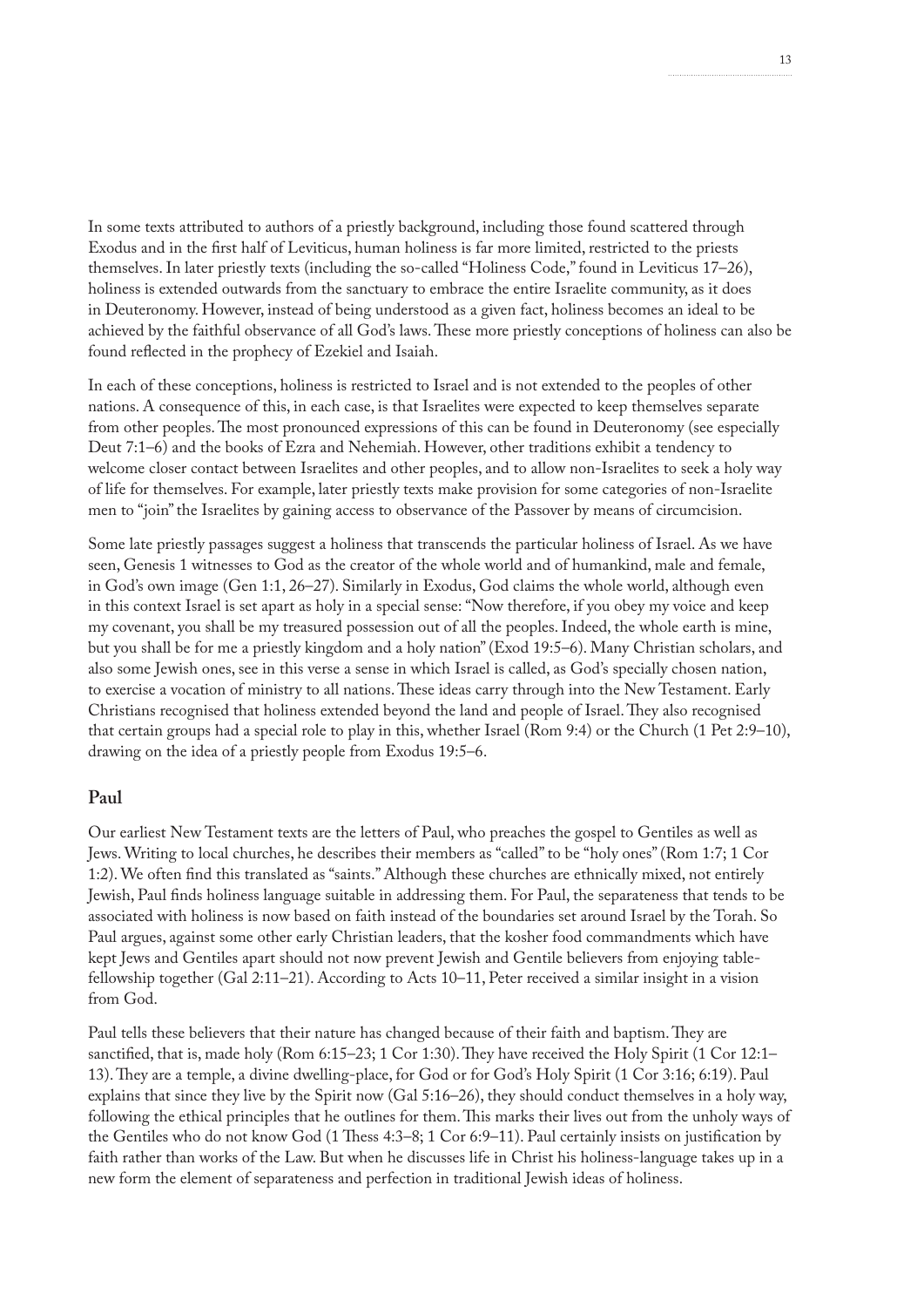### **The Gospels**

The Gospels, written after Paul's letters, devote more attention to Jesus during his earthly ministry. They portray Jesus as holy, both as "God with us" (Matt 1:23) and as a fully human being living faithfully before God. So on the one hand, Jesus in the Gospels is "the Holy One of God" ( John 6:69; Mark 1:24) and the divine Word made flesh ( John 1:14). He even uses God's holy name "I am" in reference to himself ( John 8:58 and 12:28; see Exod 3:13–14). His disciples call him "Lord," which is often a title of God ( John 13:13). The divine power evident in his mighty works prompts his followers to wonder who he is (Mark 4:41) and to perceive his glory ( John 2:11). His closest followers are privileged to see him in extraordinary radiance at the Transfiguration (Matt 17:2). In all these ways, Jesus gives us a picture of God's holiness visibly present in the world.

On the other hand, Jesus is fully human, and can therefore be a model for us of how to live in a holy way. The Holy Spirit comes upon him at his baptism and enables him to proclaim the good news (Luke 3:21–22; 4:18–19). He engages in deep prayer with God (Mark 6:46) and teaches his followers to pray with an acknowledgement of God's holiness: "Hallowed be your name" (Matt 6:9). He reaches out to the marginalised and ultimately gives his life for others in accordance with God's will (Mark 14:32–36). As a Jew embedded in the religious practices of his day, Jesus observes the religious festivals, despite personal risk ( John 7:1–14; Matt 26:17–30). He is remembered as taking the Torah seriously but as interpreting it in the light of God's merciful love, expressed in rescue for the lost and salvation for the sick (Matt 12:9–14). He undercuts stricter views on purity by interpreting "neighbour" in the widest possible way, to include sinners, outcasts and people of all nationalities (Luke 10:25–37).

The early Christian communities for which the Gospels were written modelled their way of life on Jesus. They encouraged their members to take up their cross and follow him (Mark 8:34–35) and to spread the good news of God's reign as Jesus had done (Luke 10:1–12; Matt 28:19–20). Across the early Christian communities, the attitude to keeping the Torah probably varied. Contrast Paul's views in Galatians (see above) with Matt 5:17–19, for example. They realised, though, that the Holy Spirit was with them to help them discern how to behave, speaking truth to them (John 14:25–26; 16:13) and enabling them to declare it boldly (Mark 13:11; Acts 2).

In conclusion, the Bible speaks with a range of voices on holiness, but God is always at the centre. To be holy to God (or be made holy to God) is to live in association with God, and those who are holy (whether Jewish priests, the people of Israel, or the Church) are called to minister to others. Obedience to God is expected of those who are holy. In the Old Testament this is specified as Torah observance by Israel. The question of the Jewish Law for Christians is more complex because Christianity quickly comes to include significant numbers of Gentiles. A high standard of behaviour is still expected of believers, who are exhorted to pursue holiness, living purely and blamelessly in the face of suffering until the day of the Lord (Heb 12:1–17; Jas 1:12–27; Phil 1:9–11).

This chapter has been a brief study of holiness as presented in the Bible. For the most part, it has concentrated on biblical passages that mention holiness explicitly. Other texts speak of our transformation in Christ – which is what makes us holy. So Paul describes us as being drawn into the life of God. In Christ, the Holy Spirit dwells in us so that we cry out Abba/Father (Gal 4:6; Rom 8:15). He speaks of us as being conformed to Christ, so being transformed from one degree of glory to another (2 Cor 3:18). In John Jesus speaks of being born again of the Spirit ( John 3:6), and says: "I am in my Father, and you are in me, and I in you" ( John 14:20). In texts such as these we find the basis for the church's conviction that holiness is nothing less than our participation in the life of the Trinity. We are transformed and deified through the Word and in the Holy Spirit, becoming "partakers of the divine nature" (2 Pet 1:4).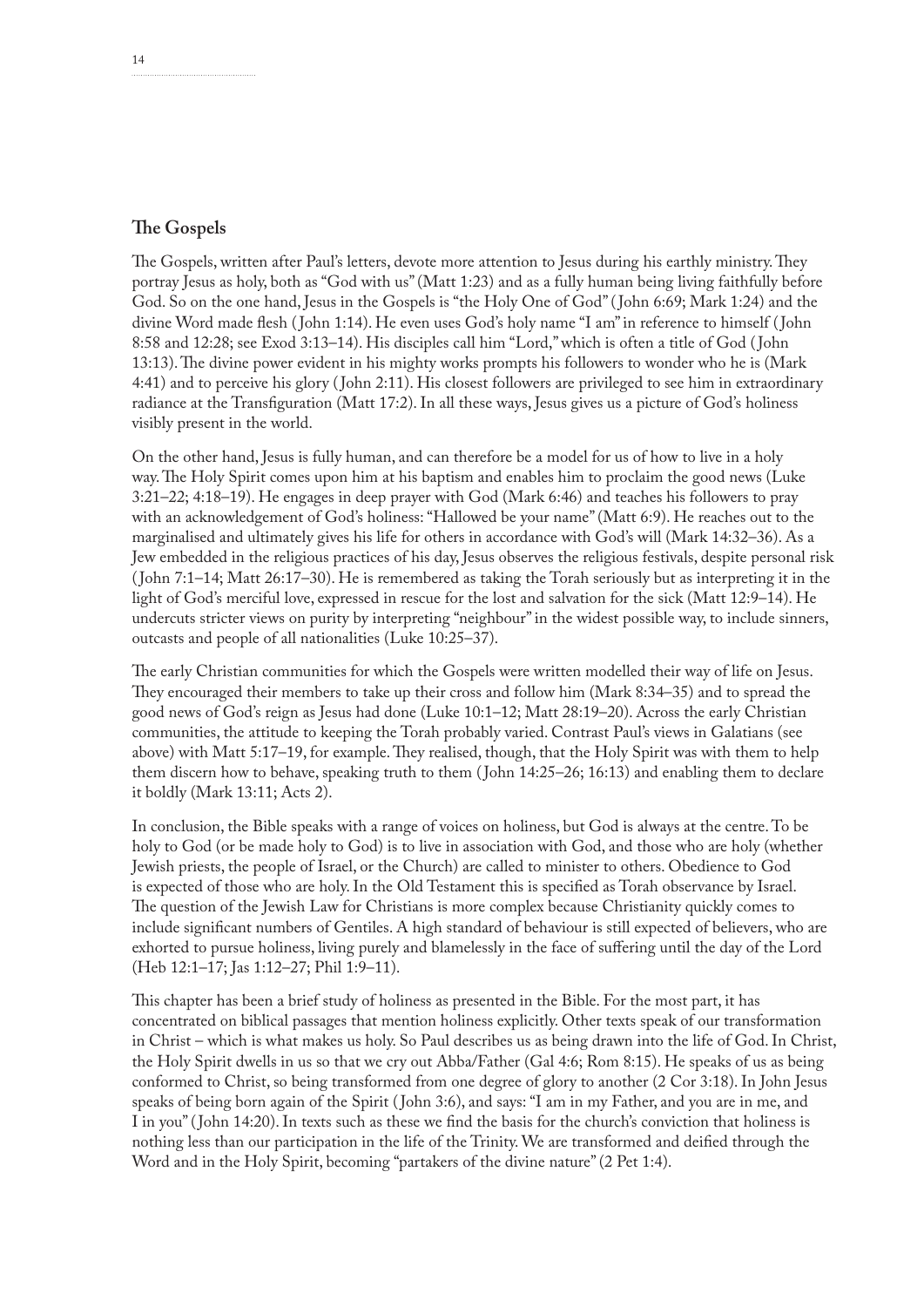#### **Questions for Reflection and Discussion**

- 1. In Leviticus 19:2 Moses tells the people of Israel to be holy because the LORD their God is holy. In Matthew 5:48, part of the Sermon on the Mount, Jesus tells his listeners that they are to be perfect as their heavenly Father is perfect. Scholars believe that Jesus has in mind the passage from Leviticus.
	- i. Read these two verses in the context of Leviticus chapter 19 and Matthew chapter 5 to get a sense of what "holy" and "perfect" mean. Jesus doesn't use the word "holy" here. Do you think he is talking about holiness?
	- ii. These two texts encourage us to imitate God. What does it mean for us to imitate God? You may find Ephesians 5:1 helpful in your reflections.
- 2. Both Exodus 19:3–6 and Ephesians 1:3–14 speak of being chosen for holiness.
	- i. What does it mean to be chosen to be holy?
	- ii. Who is chosen to be holy in these passages?

iii. How do you follow the call to be holy – as individuals, and as a worshipping community?

3. Read Colossians 1:9–12. What habits of life are recommended for a person following the call to holiness? How can we help one another to live holy lives? How does God help us with this?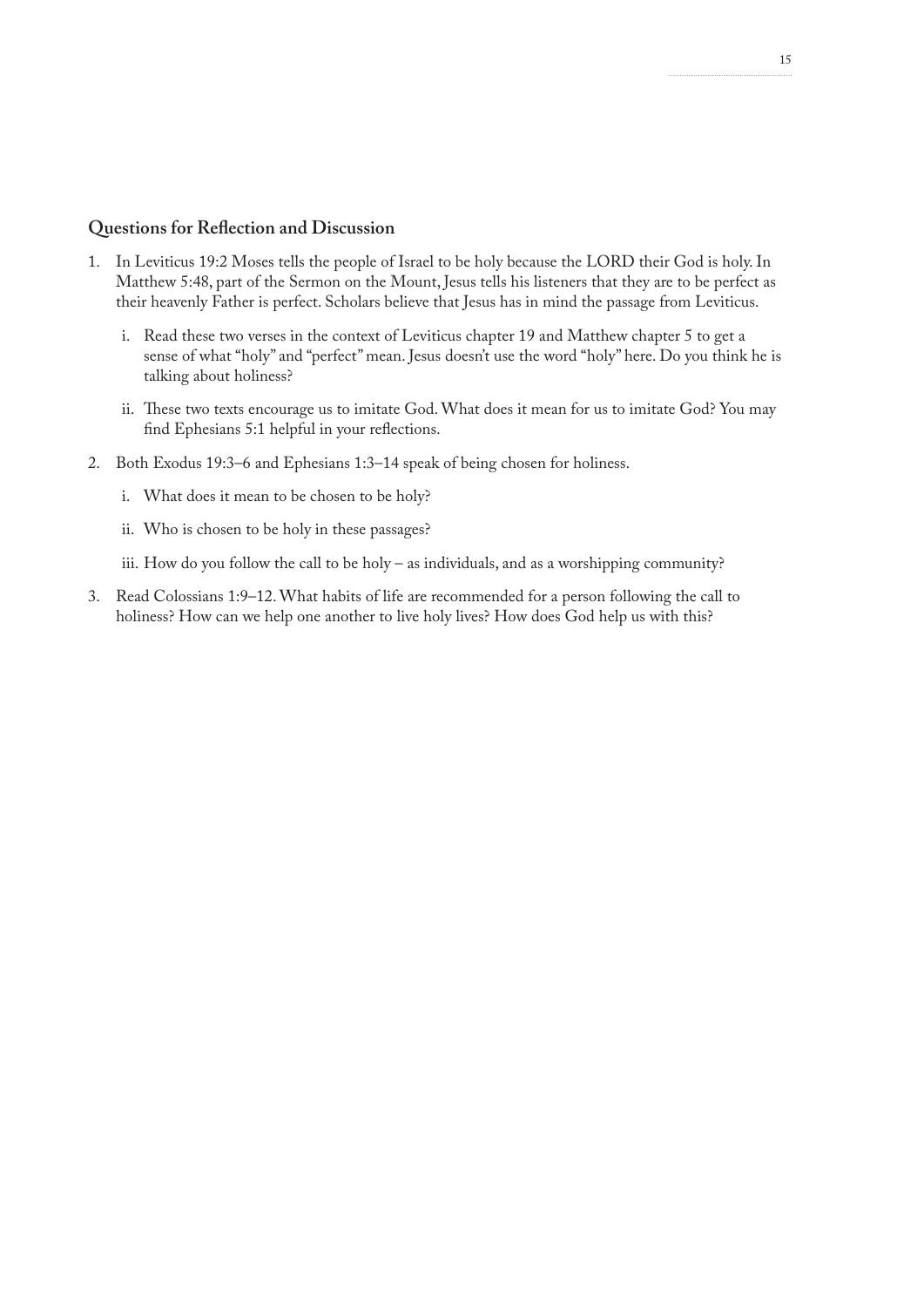

### **Caroline Chisholm 1808-1877**

Caroline Chisholm was born at Northampton, 30 May 1808, and died in London, 25 March 1877, and yet regarded Australia as her adopted land.

She eased the path of thousands of migrants in this their new homeland. Her special concern for homeless girls and poor families during Australia's formative years caused her contemporaries to see her as 'the indispensable woman of the time'.

In Victoria her Shelter Sheds provided cheap and safe accommodation on the road to the Goldfields.

Caroline Chisholm was inspired at once by the command 'Love thy neighbour' and the warm human sympathy of her own nature. Her sense of the worth of every human being prevented any trace of condescension or discrimination in her work. Charity, she said, should reach out to all creatures, 'as long as they bear the stamp of humanity.'

She felt her work had been given her to do 'by One who never allows his servants to stand still for want of materials'. For thirty years she worked to assist single women and families to migrate and settle in Australia.

The idealistic and religious fervour for which she is now admired made her then a target for sectarian suspicion which added to the many difficulties she had to overcome.

Caroline Chisholm died in poverty and obscurity.

"*…on the Easter Sunday, I was enabled, at the Altar of our Lord, to make an offering of my talents to the God who gave then, and I promised to know neither country or creed, but to serve all justly and impartially.*"

### **William Wilkinson Wardell 1823 – 1899**

Wardell was a civil engineer and architect, especially of churches, notable not only for his work in Australia, the country to which he emigrated in 1858, but throughout Great Britain.

In Australia, Wardell designed many public buildings. Most notable were St Patrick's Cathedral, Melbourne; Government House, Melbourne; St John's College, University of Sydney.

As a young man, Wardell studied under the Gothic architect Augustus Pugin. Pugin became his friend and mentor, and was to inspire him not only in architecture but also in his religious convictions. He believed that Gothic architecture, as symbolized by the great medieval cathedrals of England, fostered a spirituality that made it easier to communicate with God. For the remainder of his life he saw architecture as a means of praising God.

Wardell's converted to the Roman Catholic faith was the result of a period of deep internal reflection. He always had a room in his home set aside as a chapel for personal devotion which he visited several times during the course of a day. A prayerful man he frequently prayed for help and guidance when working on plans of church buildings.

Wardell died in North Sydney on 19 November 1899.

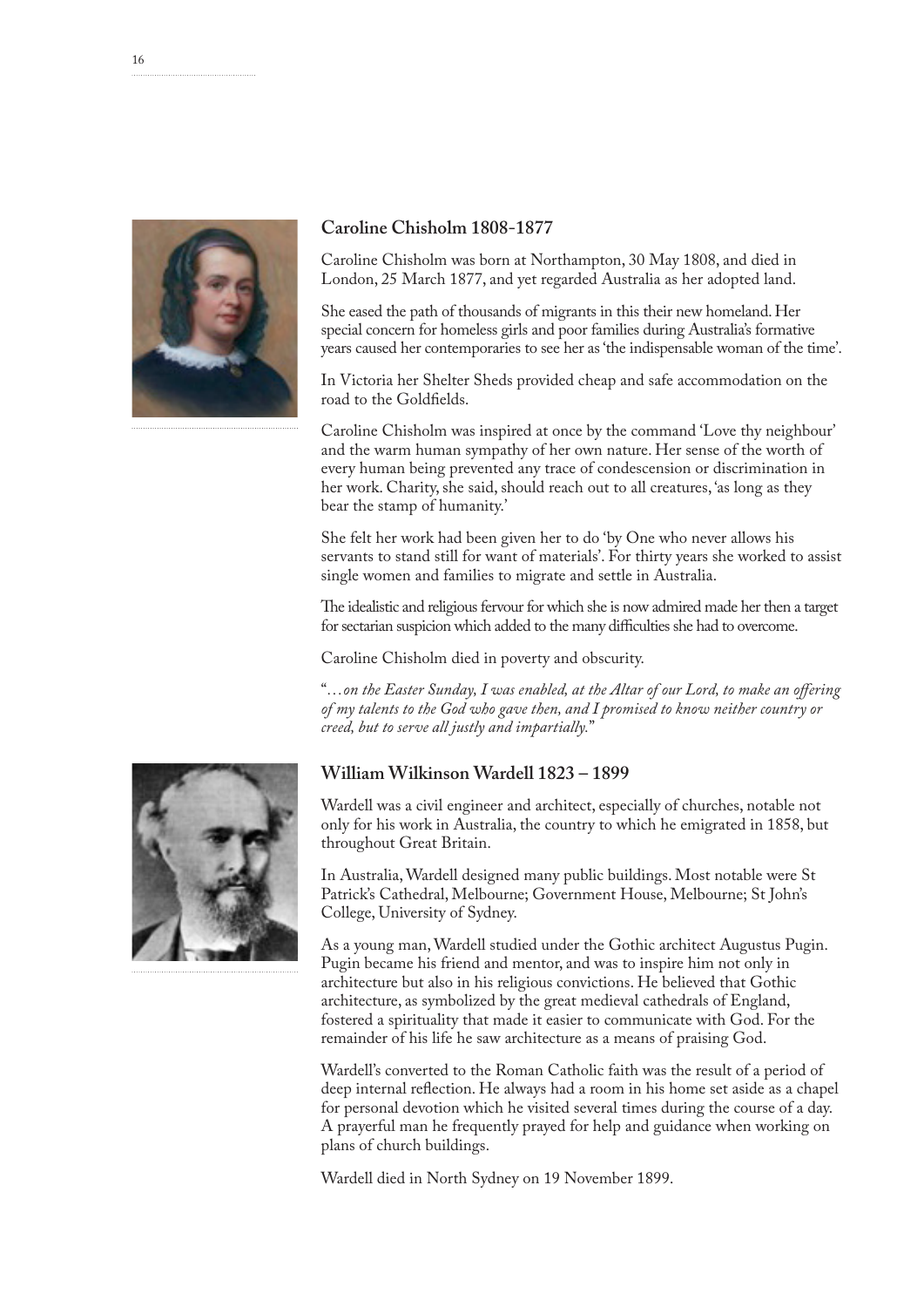## **3. The Universal Call to Holiness**

As Anglicans and Roman Catholics together, we are committed to the belief that all Christians are called to live a life of holiness. And we hold that this call embraces all aspects of our lives. It is an invitation into a relationship of love with the living God that transforms everything. The quest for holiness is the quest for God. It is God's holiness in which we are called to participate. Such participation means nothing less than to be drawn into the very life and love of God—Father, Son and Holy Spirit.

This means that when we talk about Christian holiness we are not immediately speaking about moral perfection. In its deepest sense holiness refers to the glory (doxa) and the love (agape) of God given to persons without any merit on their part. It calls for a response on the part of those who invited into a closer relationship with God. They are to live up to their calling by leading a holy life.

### **All Are Called**

One of the important emphases of the Reformation was the rediscovery of the great Christian truth that it is not just the clergy, or those in religious orders, but the whole of God's people who are called to this holiness. This was also a central teaching of the Second Vatican Council:

The forms and tasks of life are many, but there is one holiness, which is cultivated by all who are led by God's Spirit and, obeying the Father's voice and adoring God the Father in spirit and truth, follow Christ, poor and humble in carrying his cross, that they may deserve to be sharers in his glory. All, however, according to their own gifts and duties must steadfastly advance along the way of living faith, which arouses hope and works through love.

All are called to holiness, women and men, the young and the old, the single and the married, the laity and the ordained, those who are ill and those who are well. The call to holiness is not for any kind of elite. It is a universal call. The Council appeals to the text of Matthew, "be perfect as your heavenly Father is perfect" (Matt 5:48), in order to underscore the call to holiness as central to Jesus' preaching. It makes it clear that holiness is not attained through a person's own achievements but by God's grace in Jesus Christ, in whom we are made "partakers of the divine nature" (2 Pet 1:4). To be made holy is to receive the gift of the Holy Spirit.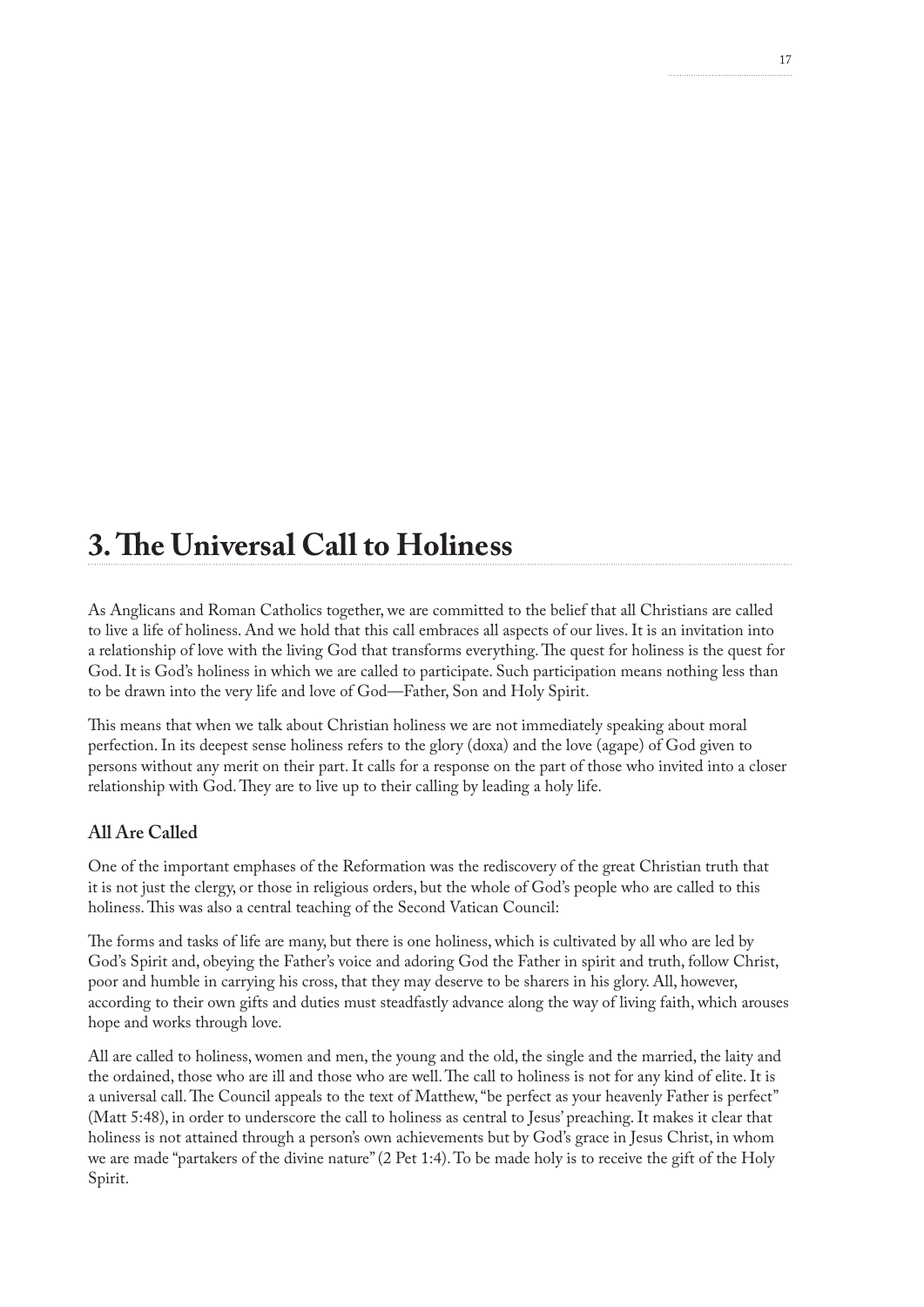### **Holiness as Participating in the Trinity**

Holiness comes from our union with Jesus Christ. By his passion, sacrificial death on the Cross and resurrection, Jesus enables persons, in the power of the Holy Spirit, to share in the holiness that he embodies and accomplishes for us. Christian holiness is established through our relationship with Christ who draws us ever deeper into relationship with the triune God. We know that Jesus lived in intimate union with the Father whom he addressed as "Abba". Repeatedly John's Gospel speaks of Jesus "abiding" in the Father, and speaks of the disciples sharing in this mutual indwelling. The profound relationship with God, which is at the heart of Jesus' holiness, is also the source of our holiness as adopted daughters and sons.

The Spirit of the Risen Christ is the agent of this holiness. It is the Holy Spirit who enables us to be conformed to Christ. Pauline literature is filled with the language of the Spirit as life-giver. Called simply "the Spirit" or the "Holy Spirit" or "the Spirit of Christ," this Spirit is seen by Paul as placing people in dynamic relationship to Christ. It is this Spirit who assures us that we are children of God who cry out "Abba!" (Rom 8:15; see Gal 4:4-6). These texts communicate a three-fold relationship with God that constitutes our holiness: Our relationship with Abba/Father, through Jesus Christ, in the transforming power of the Holy Spirit.

### **Holiness as a Life of Love**

This Spirit-led conformity to Christ involves us in a radical love that is cruciform, requiring a profound gift of self. "If any want to become my followers, let them deny themselves and take up their cross and follow me" (Matt 16:24). Holiness involves following Jesus poor and crucified. It involves us in his kind of loving. Love integrates the many strands of our being into an inner unity and unites a person to other persons and to God. It is in love that we become ourselves and in love alone that we find true fulfilment.

Paul tells us that "God's love has been poured into our hearts through the Holy Spirit that has been given to us" (Rom 5:5). This love always presses forward to a stage beyond what it has reached at a given moment. A person is called by God in his or her own uniqueness and cannot know beforehand what God may demand in the future. The more this love finds expression in a person's life and grounds that person's existence, the more holiness is perfected in his or her life.

Holiness, then, finds expression in the two commandments of love both of God and of neighbour. A person who loves God necessarily participates in God's love for the world. Thus, love of God, sharing in God's love for the world, is directed towards other persons. They are loved in the absolute love of God in keeping with the commandment which makes love of God and love of neighbour so united. The Holy Spirit is the source and the hidden depths of love of God and our neighbour. The love of God and love of neighbour is central to the Gospel and proclaimed in the life of the Church. Along with our human neighbour, love of God involves us in love and respect for God's other creatures. We are learning again in this time that love of God involves love for the land, the seas, the rivers, the forests and all the creatures that inhabit them.

### **Holiness and the Church**

The church is the concrete, historical People of God who have been called together to be the ecclesia, the community of the disciples. This community of disciples is holy because it embodies Christ and his Spirit. The written Word of God is a fundamental source of holiness for the members of the church. Thomas Cranmer has said "that much fruit and holiness must come and grow unto thee by the reading n[of Scripture]." Jesus' declaration "Sanctify them in the truth, your word is truth" (John 17:17) testifies to the relationship between holiness and daily reading of the Bible. Through prayerful immersion in the Scriptures, the Christian sees holiness displayed in the acts of God towards us, above all in Jesus and the Spirit, and is drawn into the communion of the Trinity.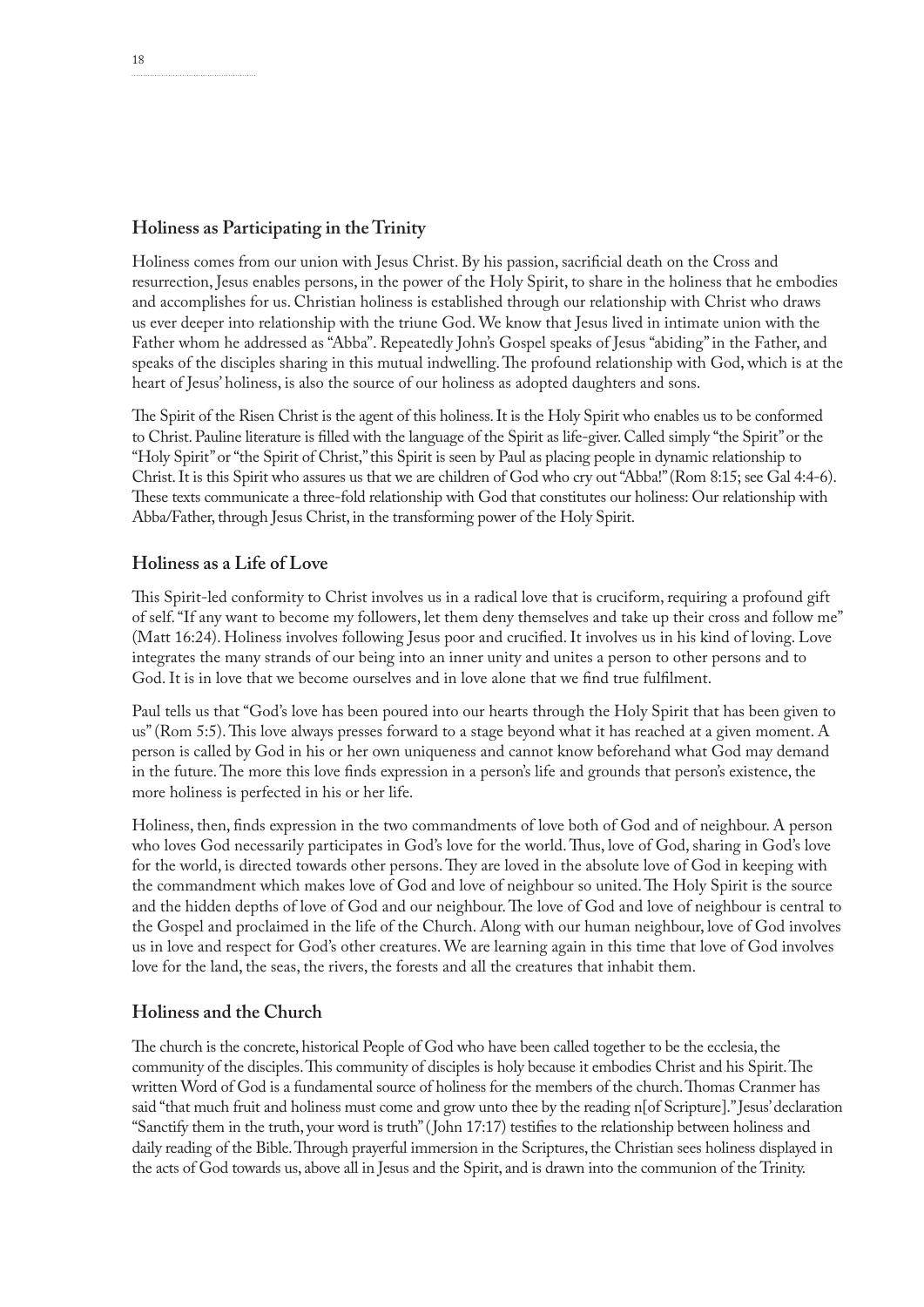The Church is tangibly graced and made holy by Christ anew each day in the sacraments, notably in baptism and in the eucharist. In the last analysis it is Christ himself who baptises and who breaks the bread in the eucharist, thereby making holy the whole Church and bestowing the Spirit on the Church in a new way. In reading and proclaiming the Word of God, and in celebrating the sacraments, the church partakes of Christ Jesus in the power of the Spirit. By these God-given means of grace, it participates in the holiness of God. In this sense the Church is always holy.

This holiness that comes through Christ and the Spirit, present in Word and in Sacrament, does not mean that the life or witness of the church is free from sin or terrible failure. Recent accounts of sexual abuse, and its cover-up, by ministers of the church are fresh in our memory. Furthermore, none of us can claim to live up to the grace given to us. The more Christian try to live as persons made holy by God, the more painfully they become aware of their own powerlessness, weakness and guilt. All of us are continuously in need God's mercy and rely daily on God to "forgive us our debts" (Matt 6:12). We are sinners. If the church is really the people of God, its holiness cannot be independent of the holiness of the women and men who are its members. The conclusion is inescapable that as the holiness of those living in grace enhances the holiness of the church, so the sinfulness of its members must also diminish the witness to holiness of the church. This is what the Second Vatican Council had in mind when it said that the church is at once holy and also in need of purification, penance and renewal. This suggests that holiness requires the ongoing conversion of all members of the church.

While some Anglicans see conversion as singular event, Anglicans and Roman Catholics agree that the process of sanctification or being made holy is ongoing and continuous. So for them, the church is truly holy, regardless of, and distinct from, the individual holiness or sinfulness of its members. The holiness of the church is declared by God to those who know and follow the Lord Jesus through the actions of the Holy Spirit. This distinction allows both the declaration of holiness and the daily tension experienced by all believers in their pursuit of holiness.

Holiness, then, is a matter of "walking in love" (Eph 5:2). We are called to follow this path in the ordinary moments of our everyday lives. Christian holiness is not a road running parallel to the road of a person's ordinary life and work, but is engaged in and through a person's state of life with its daily tasks, in and through the concrete circumstances and events of his or her existence. All Christians are called to grow in holiness according to their own special calling, in ways that are proper to each.

### **Questions for Reflection and Discussion**

- 1. What do you think of the idea that we are all called to a holy life? Do you see this as something that is real for yourself? Can you describe ways in which this teaching might make a difference in your life?
- 2. What do you think of what has been said here about being drawn into the life of the Trinity? How do you see yourself as connected to the three divine persons? How is this reflected in your way of praying?
- 3. What do you think of the relationship between holiness and love? Is holiness the same as authentic loving – or are there some differences?
- 4. Do you think our churches are attractive signs of holiness in Australian culture? What would make our churches more effective signs?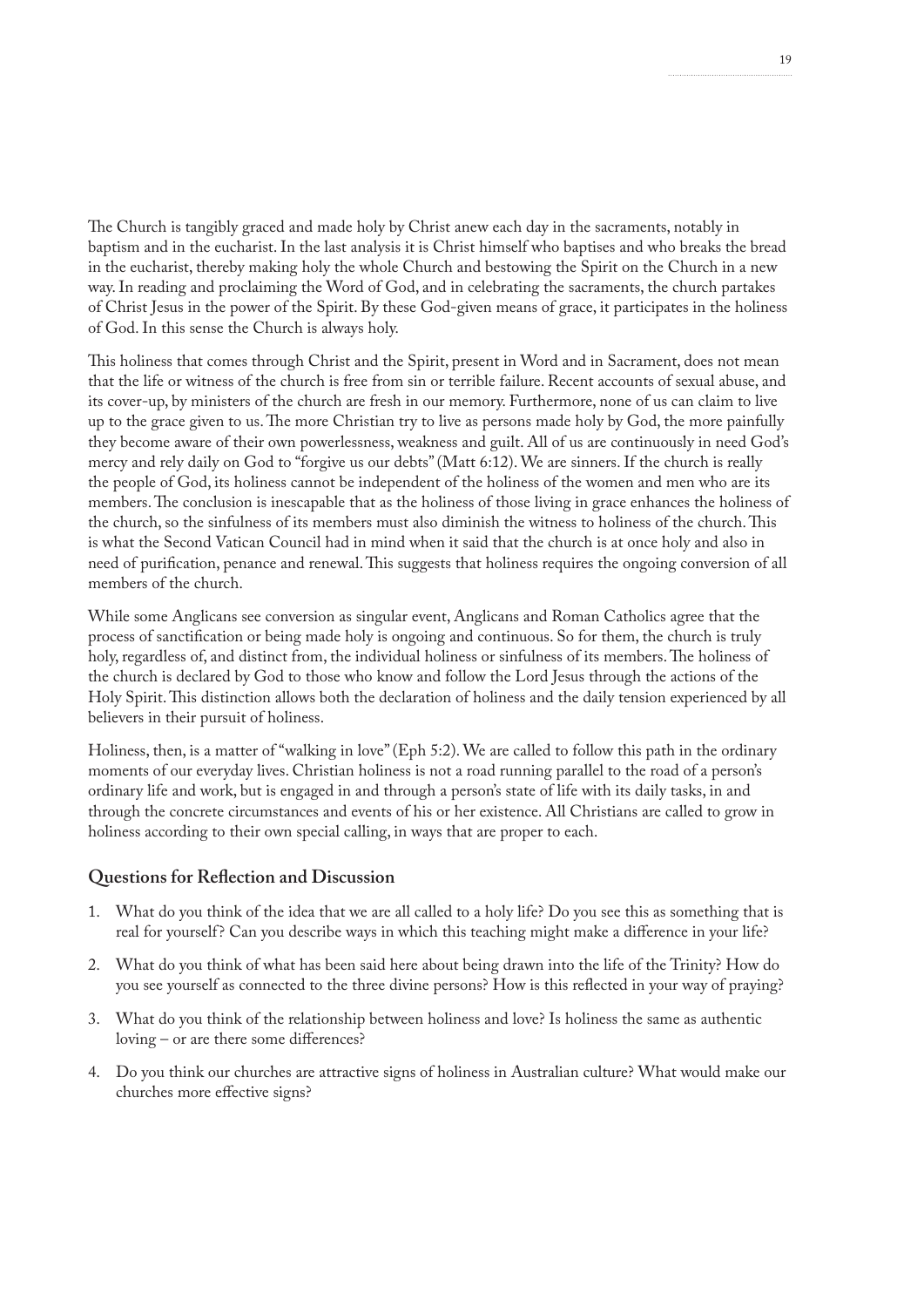

### **Gerard Tucker 1885 - 1974**

Tucker was born on 18 February 1885 at South Yarra, Melbourne. In 1908 Gerard while at St John's Theological College, Melbourne he, with four other students, approached the Anglican Archbishop of Melbourne offering to work as celibate priests among the poor in the inner city. The idea was rejected as impractical, but it foreshadowed Tucker's later achievement.

He was ordained priest in 1914. On the outbreak of World War I enlisted as a private soldier. He was appointed chaplain to the Australian Imperial Force and served in Egypt and France.

In Newcastle, New South Wales, he founded the Brotherhood of St Laurence in 1930. Its four original members pledged to remain unmarried while part of the brotherhood, to live frugally and to practice an active community life. From 1932 The Brotherhood's newsletter, Quarterly Notes, aired many important social issues.

In1933 the Brotherhood of St Laurence moved to Melbourne. His first project was a hostel for homeless, unemployed men. By 1944 a settlement at Carrum Downs provided housing and activities for the elderly and later expanded to include self-contained flats for the infirm, as well as a cottage hospital. Other major welfare schemes initiated by Fr Tucker included a hostel for homeless boys, a club for elderly pensioners, a seaside holiday home for poor families and an opportunity shop. He became familiar to the people of Melbourne as he campaigned for the abolition of slums.

In 1949 he embarked on a project to encourage people to send a shipment of rice to India for famine relief. From this in 1961, Community Aid Abroad, became a national organization. He on 24 May 1974.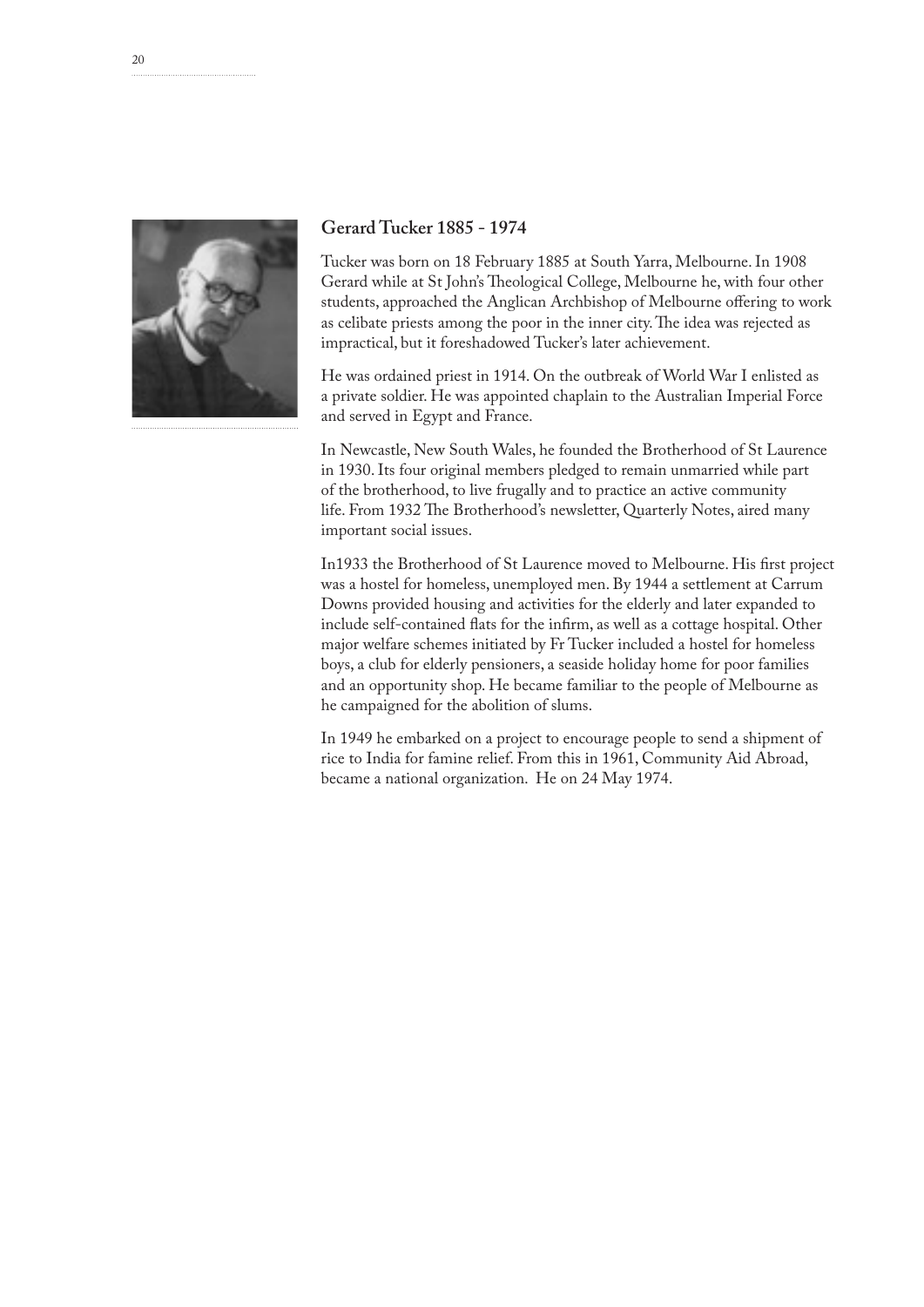

### **Mary Glowery 1887-1957**

Born on 23 June 1887 in Birregurra, Victoria. She began studying for a Bachelor of Arts. However after a great deal of prayer and the encouragement of her father, Mary switched to Medicine, an unusual choice for a woman in those days. In 1910 she graduated with a Bachelor of Medicine and Bachelor of Surgery.

Mary built a successful private practice with rooms in Collins Street. During this time she also worked at Victoria's St Vincent's Hospital, as the hospital's "Physician to Outpatients."

Mary's religious vocation came in 1915 after attending Mass at St Patrick's Cathedral, when by chance she happened to read a pamphlet about the urgent need for medical missionaries in India. A conviction grew within her that that God was calling her to a life of medical mission work in India.

In 1916 she was elected founding president of the Catholic Women's League of Victoria and Wagga Wagga. This group sought to change society through prayer as well as action. During this time, she also studied for a higher medical degree with an emphasis on obstetrics, gynecology and ophthalmology, and in 1919 graduated as Doctor of Medicine.

In 1920 Mary sailed for India where she joined the Congregation of the Society of Jesus, Mary and Joseph in Guntur. The remainder of her life until her death in 1957 was spent ministering to the spiritual and medical needs of the people of India, particularly the poor. In 1943 she founded the Catholic Hospital Association of India (CHAI) and several years later established a Catholic Medical College in India to train health professionals.

Throughout her life she was said to radiate Christ by word and example. She died in Bangalore on 5 May 1957. In 2008 the Cause for her Canonisation commenced in Banglalore.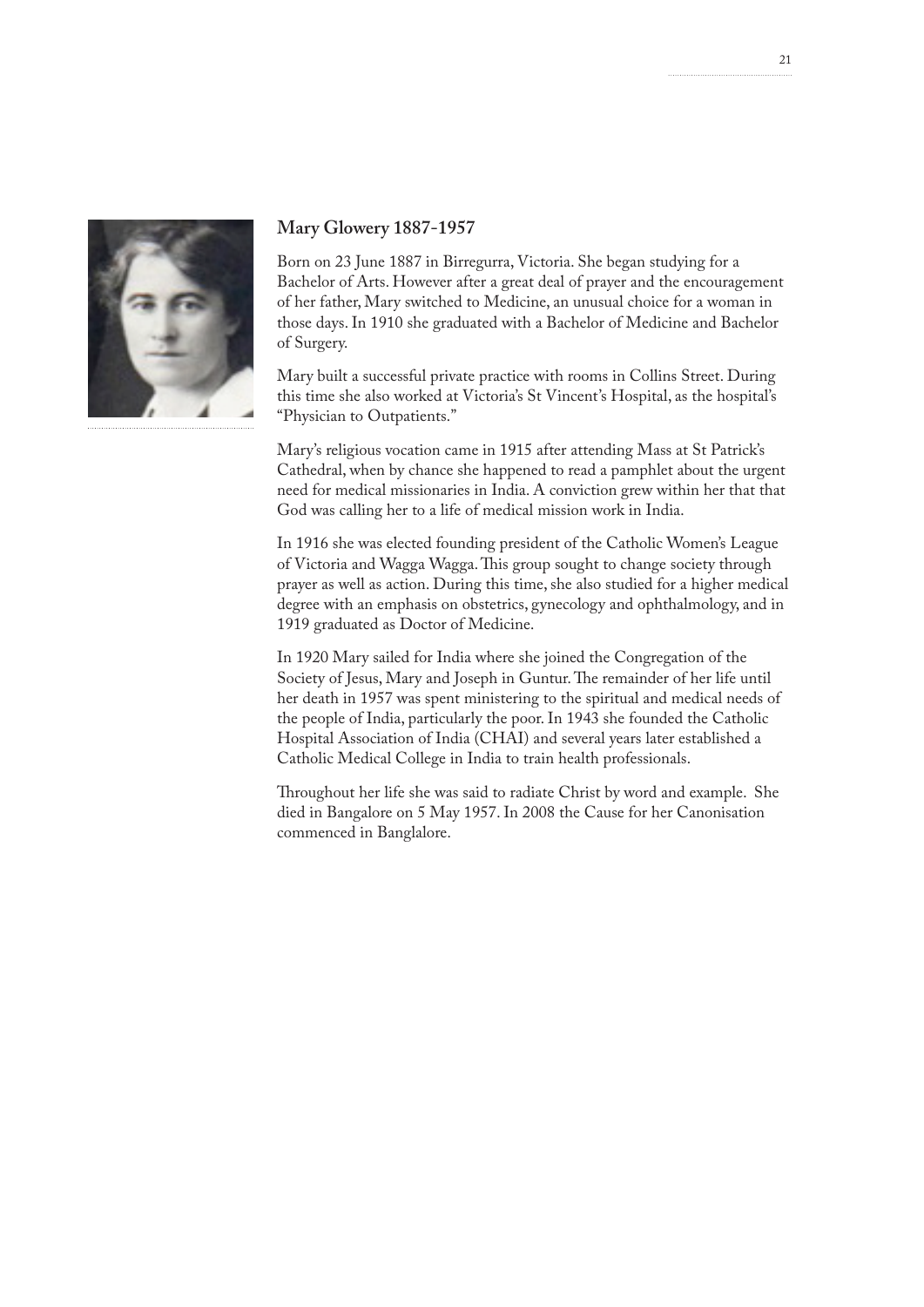## **4. Holiness in Daily Life**

Discipleship lies at the very heart of the Christian's response to the revelation of God in Jesus Christ. As we have already said, the call to discipleship is grounded in our baptism. Over and over we are challenged to discipleship by the Word of God proclaimed in the Scriptures. This call is nurtured by our participation in the Eucharist and in a life of prayer and worship. Personally, communally and institutionally we are summoned to follow Christ: "Live as a disciple of Christ, fight the good fight, finish the race, keep the faith" (2 Tim 4:7).

### **A Disciple's Life**

For each of us, individually and collectively as a community, the call to discipleship is a call to holiness of life. Following Jesus makes a radical difference, not only in what we believe, but in how we live. It makes a difference in how we interact with each other, in how we care for the rest of God's creation, in the choices we make, in the actions to which we commit ourselves, and in the way we pray and worship.

As Christians, holiness is simply our union with Christ, the image of the invisible God (2 Cor 4:4; Col 1:15). It is being guided by the Holy Spirit in all aspects of life along the way of Jesus. While the call to holiness arises in a quite personal manner, it always has a communal, ecclesial dimension. Each of us is called to be conformed to the holiness of Christ the image of God: "And all of us, with unveiled faces, seeing the glory of the Lord as though reflected in a mirror, are being transformed into the same image from one degree of glory to another; for this comes from the Lord, the Spirit" (2 Cor 3:18).

In union with Christ and prompted by the Holy Spirit who has been given to us (Rom 5:5), we enter ever more deeply into relationship with the Abba/Father (Rom 8:14-16). In that living and loving intimacy with the Trinity of Father, Son and Spirit, we pray to Our Father, as Jesus prayed, that God's name be held holy, that God's reign will come, and that the will of God be done in our every living moment.

What then is a holy life? The call to holiness is ultimately a call to grow into the likeness of God whom "we live and move and have our being" (Acts 17:28). It is to take seriously the biblical command: "You shall be holy, for I the LORD your God am holy" (Lev 19:2). As 1 Peter insists, this command involves holiness in our conduct: "Like obedient children, do not be conformed to the former desires that you formally had in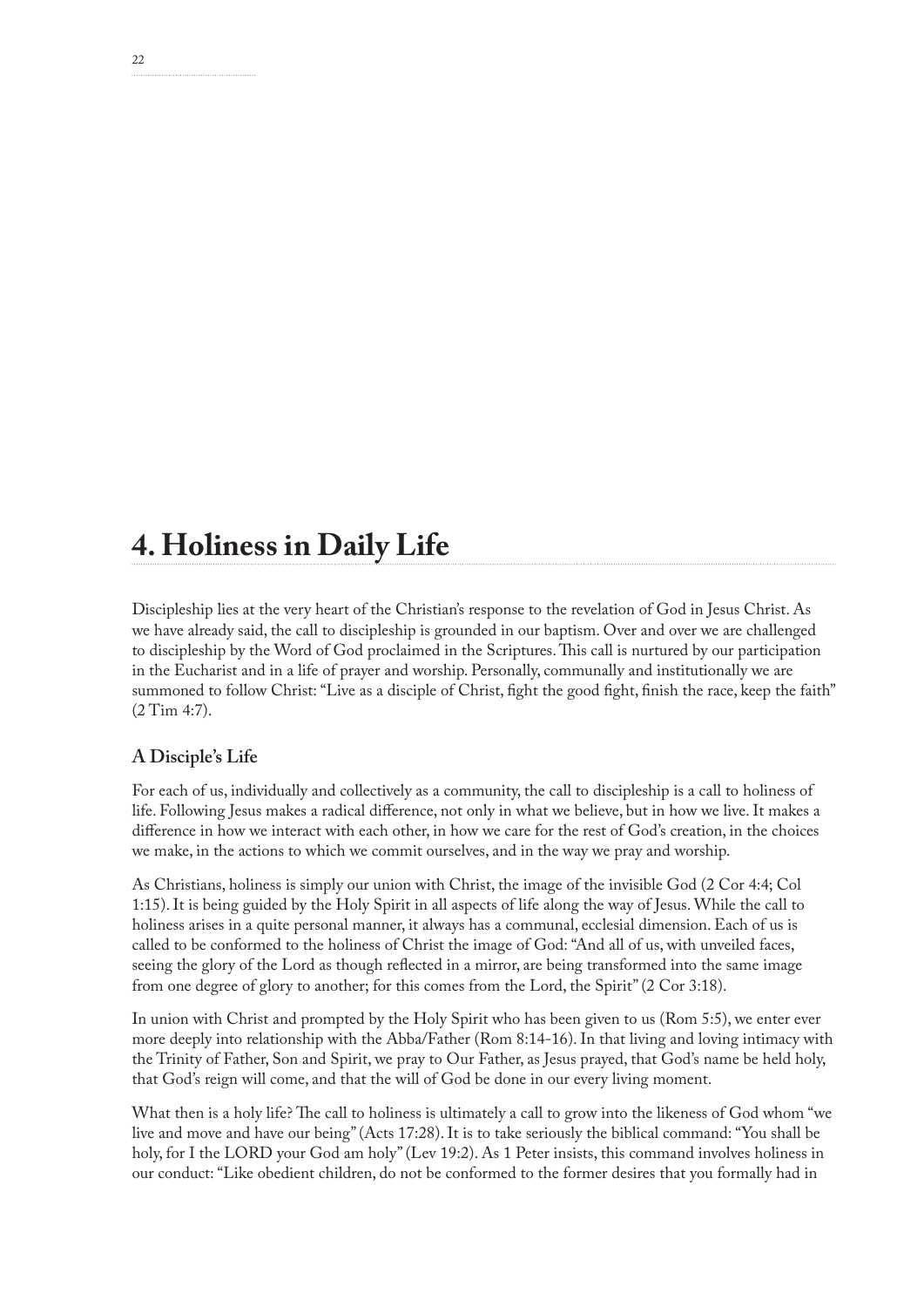ignorance. Instead, as he who called you is holy, be holy yourselves in all your conduct; for it is written, 'You shall be holy, for I am holy'" (1 Pet 1:15-16).

If holiness is nothing other than union with God, then, on the one hand, it necessarily involves separation from what is not of God, and leaving what obstructs or distracts from God's presence, action and grace in our lives. On the other hand, it involves embracing what is of God, and choosing to follow what leads us more deeply into the love of God. It means learning to love all that God loves. The call to holiness requires a commitment to prayer, an attitude of hospitality, an active concern for others, a surrender to the will of God, and a disciplined Christ-like way of life that is worthy of our calling (Eph 4:1-3).

### **Holiness as This-Worldly**

By no means does the life and prayer of true holiness take us out of the world, for it hopes and trusts that God, who so loved the world that he sent his only Son, is always and everywhere steadfastly at work in the world. It urges the followers of Christ, the Son of the Father, to collaborate with the will of God in action and in prayer. We receive our daily bread in order that we will be agents of our Father's mercy and compassion, grace and peace, forgiveness, reconciliation and love.

Holiness ultimately arises out of love—the love of God for us, first of all, and then our love for God and all things and everyone in God. It is in God's love for us and our love for God and all that God loves that holiness is manifest. In I John we find: "everyone who loves is born of God and knows God. Whoever does not love does not know God, for God is love. . . Beloved, since God loved us so much, we ought also to love one another. No one has ever seen God; if we love one another, God lives in us and his love is perfected in us" (1 John 4:7-12). And holiness, like love, is patient; it is kind; it is not envious or boastful or arrogant or rude. It does not insist on its own way; it is not irritable or resentful; it does not rejoice in wrongdoing, but rejoices in the truth. It bears all things, believes all things, hopes all things, endures all things" (1 Cor 13:4- 8).

Sharing in the mind of Jesus, inspired by his Spirit and attuned to the will of the Father, Christian holiness sees the world with faith, hope and love. It radiates a message of unquenchable hope into the world of suffering, depression and disillusionment. It refuses to be defeated by the apparent failures, disappointments and evil. It waits in joyful expectation for the fullness of life which lies hidden in the future. It trusts in the promise that in the end God, who is the unseen source and form of all holiness, its wellspring and goal, will be all in all (1 Cor 15:28).

Just as holiness does not take us out of the world, neither does it separate us from others. On the contrary, it is impossible to insist that one loves God if in fact one loves no one. Indeed, Christian holiness is intrinsically corporate and communal. Jesus prayed to the Father that all of his disciples would be one ( John 21:17). The life and prayer of true holiness draws us into closer and ever more fruitful relationship with each other as Christians. The closer our union with the Father, the Word and the Spirit, the more deeply and easily will we grow in mutual love and in that unity for which Jesus prayed.

### **Practical Loving**

Christian holiness unfolds in the very current of this life and grows in the generosity of love. Holiness is first of all a profound union with God, lived out in prayer and in a reflective, contemplative stance in the whole of life. We can discern the working of the Holy Spirit in many areas of life. These are just a few examples: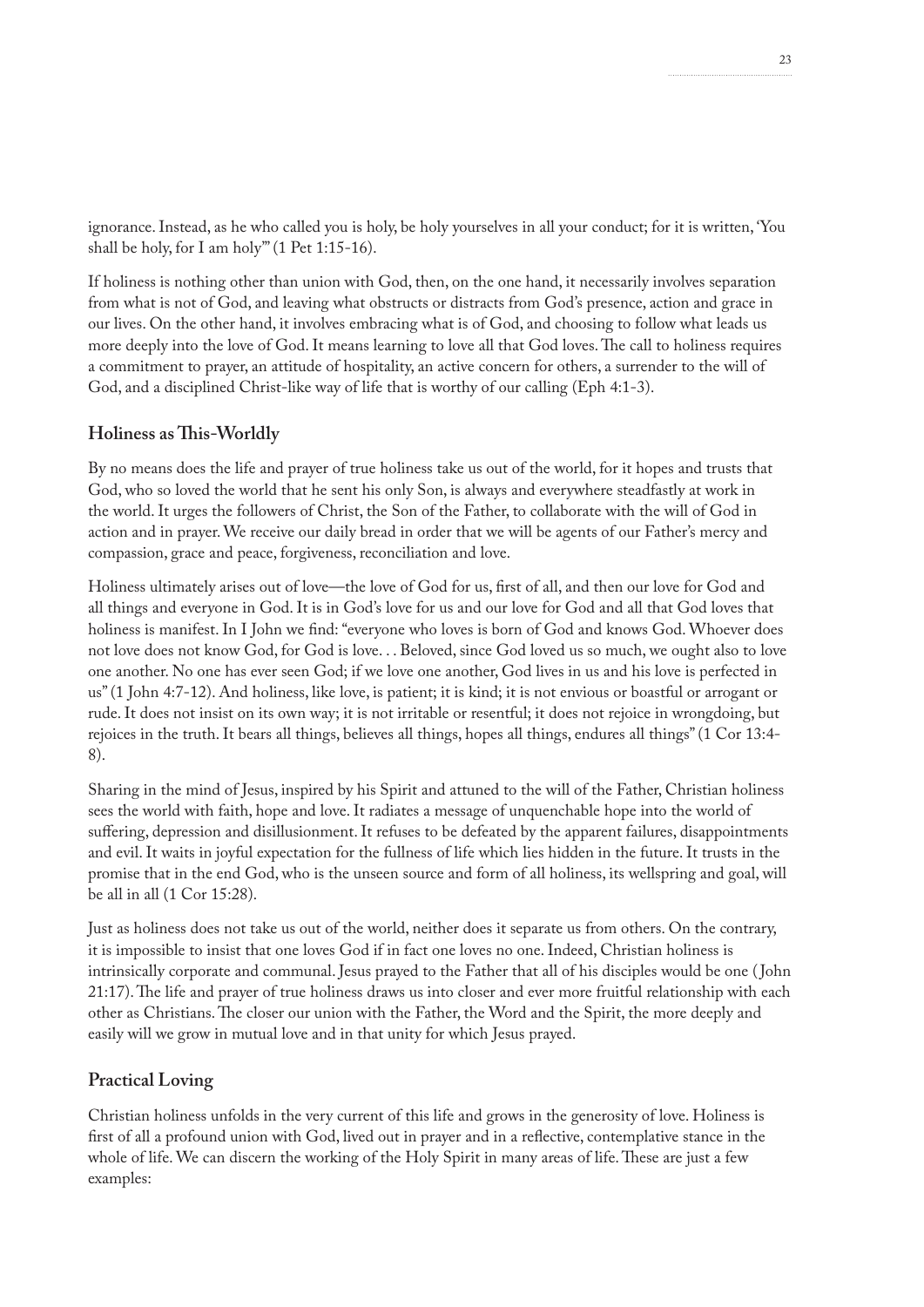- in living the gospel joyfully in the demands of daily life;
- in the fidelity and generosity demanded in marriage and family;
- in the radical demands of nurturing and supporting one's children or in caring for one's elderly or frail parents;
- in those who dedicate themselves to caring for the suffering, the incurably ill and the dying, or those who have patiently accepted great suffering in their lives;
- in those whose quiet prayerful lives are a prophetic witness in a world of busyness
- in those involved in the work of reconciliation, in interfaith and ecumenical relations, or in peacemaking and disarmament;
- in those who work for justice, standing up for the disadvantaged, reaching out to asylum seekers, or advocating for those in need;
- in those committed to a more responsible form of ecological living and care for creation.

Holiness is revealed in compassion for and solidarity with the unloved, the unwanted, the marginalised and the disenfranchised. It radiates a passionate and compassionate concern for others. It is manifest in the sheer goodness and grace of all those involved in the ordinary work of and for the world, who go about their business and the ordinary duties and responsibilities of family, workplace and community with dedication, courage, generosity, and faith, hope and love. It is modelled par excellence in the lives of those many holy men and women from every age whom we recognize as exemplars of Christian life. Through their fruits, we know them. In our lives, and in our church communities, may we emulate them.

#### **Questions for Reflection and Discussion**

- 1. Returning now to a question asked earlier, it might be good to ask again: Of the many people you have met in your life, whom do you recognise as a holy person? What particular qualities radiate from them? What do you admire in them? What do you see of Jesus in them? What do they inspire in you?
- 2. Christian holiness is intrinsically corporate and communal. In what practical ways could your faith community together grow further in holiness?
- 3. Jesus also prayed to the Father that all of his disciples would be one. In what ways and in what kinds of activities could Christian communities in your local area work together to grow in holiness?
- 4. In the light of these studies, are there any changes you would like to make in your life?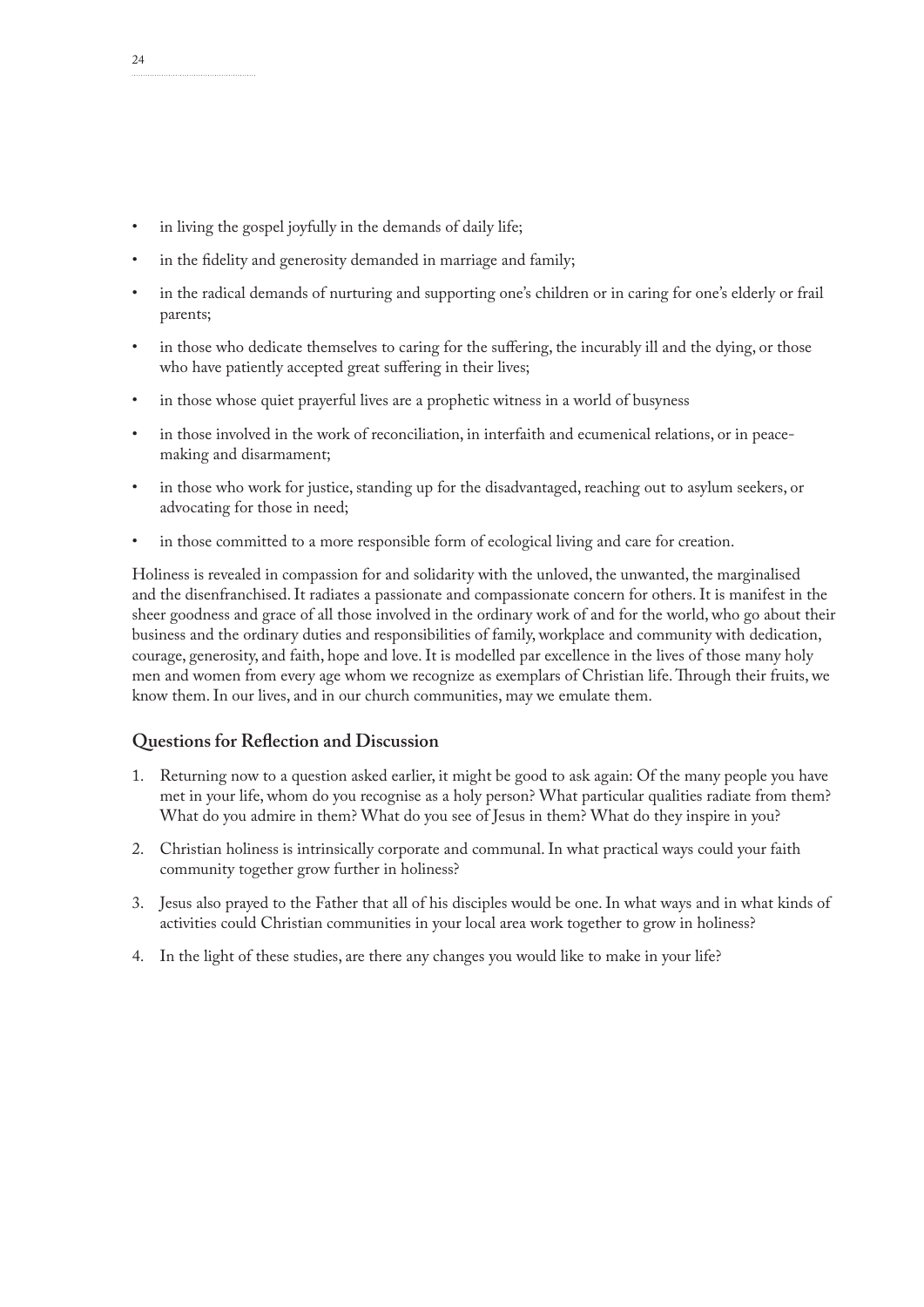

### **Eliza Marsden Hassall 1834-1917**

Eliza was born on 2th November 1834 at Denbigh, Cobbity, New South Wales. Born into a family strongly committed to the church, she assisted with the Sunday schools and ministered to local the families. She became interested in promoting overseas missions.

In 1855 she took up working for the British and Foreign Bible Society. In July 1880 she helped to found the New South Wales branch of the Young People's Scripture Union, of which she became secretary.

In 1893 in response to a request from the Church Missionary Society she established Marsden House, Ashfield, Sydney (the Marsden Training Home for Women Missionaries). Its first recruit, Amy Isabel Oxley, went to China in 1896. The training home's curriculum comprised Bible studies and missionary geography. In 1898 the home further expanded. Eliza was made an honorary life member of the Church Missionary Society, London. She retired in 1903. The Deaconess Institute at Redfern took over the training of women missionaries.

Eliza died on 26th December 1917. In her time almost three-quarters of Australian missionaries overseas sent by the Anglican Church in Australia, were women. She had contributed significantly to their recruitment in Sydney. She is commemorated in the Calendar of The Prayer Book for Australia on 2nd January.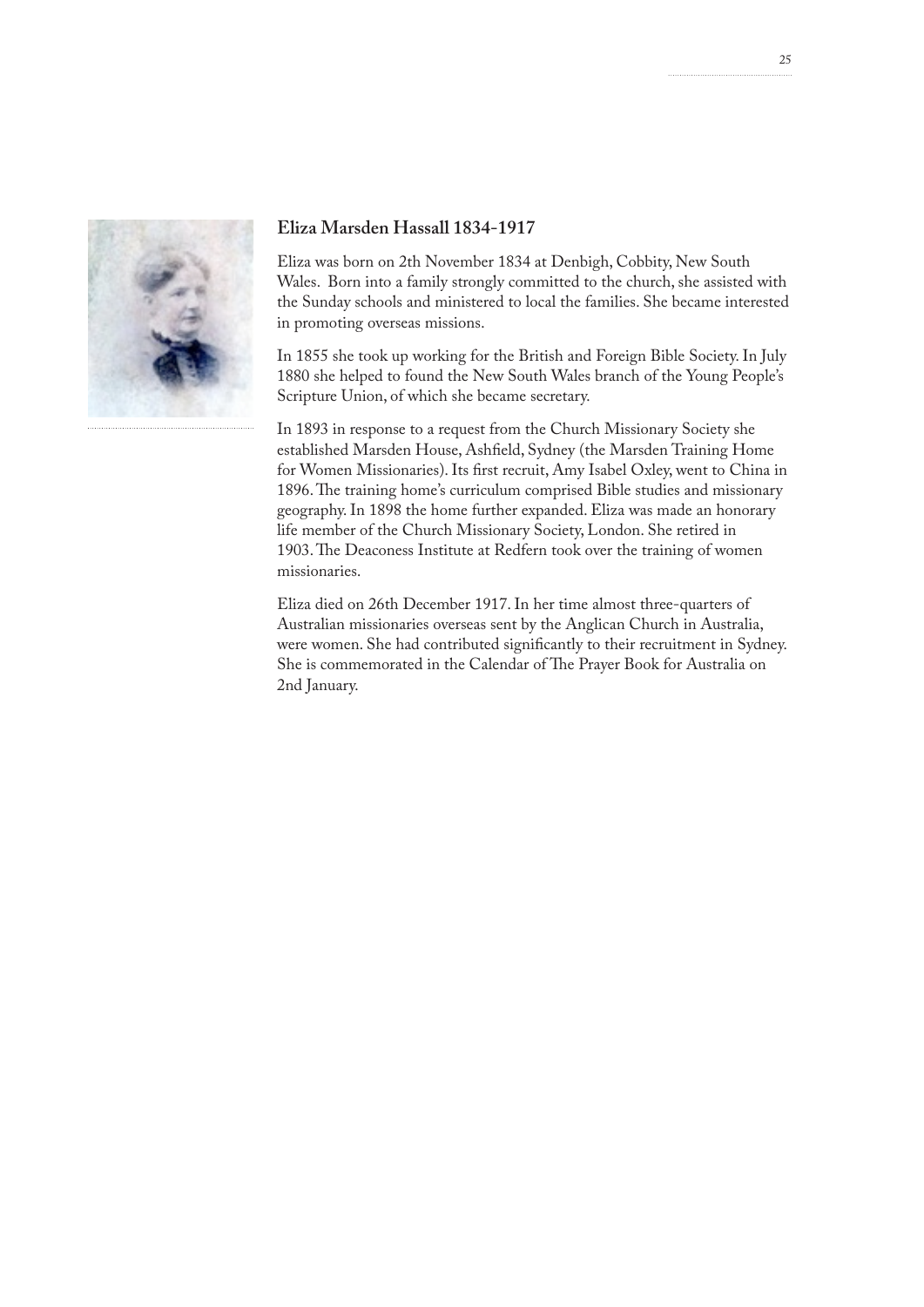

### **John Brown Gribble 1847-1893**

John Gribble was born on 1st September 1847 at Redruth, Cornwall, England. He arrived in the Port Phillip in 1848 with his parents, settling in Geelong, where he himself married in 1868 to Mary Bulmer.

In October 1876 Gribble was admitted into the ministry of the United Free Methodist Church, but soon joined the Congregational Union of Victoria and became a missionary at Rutherglen and Wahgunyah near the Murray River. His travels led him into the Riverina and contact with Aboriginal tribes. From these encounters he wrote his first work, "*A Plea for the Aborigines of New South Wales*". He settling down at Warangesdah Aboriginal Mission, Darlington Point which he and his wife founded in 1879. After a visit to this mission, the Anglican Bishop of Goulburn, Mesac Thomas, decided to sponsor this work and received John into the Anglican Church, ordaining him priest in 1883. With help from the Government, the Anglican Diocese and the Aborigines Protection Board, the mission flourished.

In 1884, John was invited by Bishop Henry Parry of Perth to work in Western Australia. In 1885 he established a mission on the Gascoyne River, an initiative that was strongly opposed by the settlers who exploited aboriginal labour. In 1886 he published a further work, "*Dark Deeds in a Sunny Land*" which fiercely criticized all those who exploited aboriginal people. The book caused him much grief from his opponents. In 1887 the mission was abandoned and he moved back to New South Wales, where he opened another mission on the Darling River. Serving as Rector of Temora and Batlow, he continued to devote much time to the Indigenous people.

In 1892 he moved to Yarrabah, near Cairns in Queensland to open a mission. Falling ill from malaria he retired to Sydney and died on 3rd June 1893.